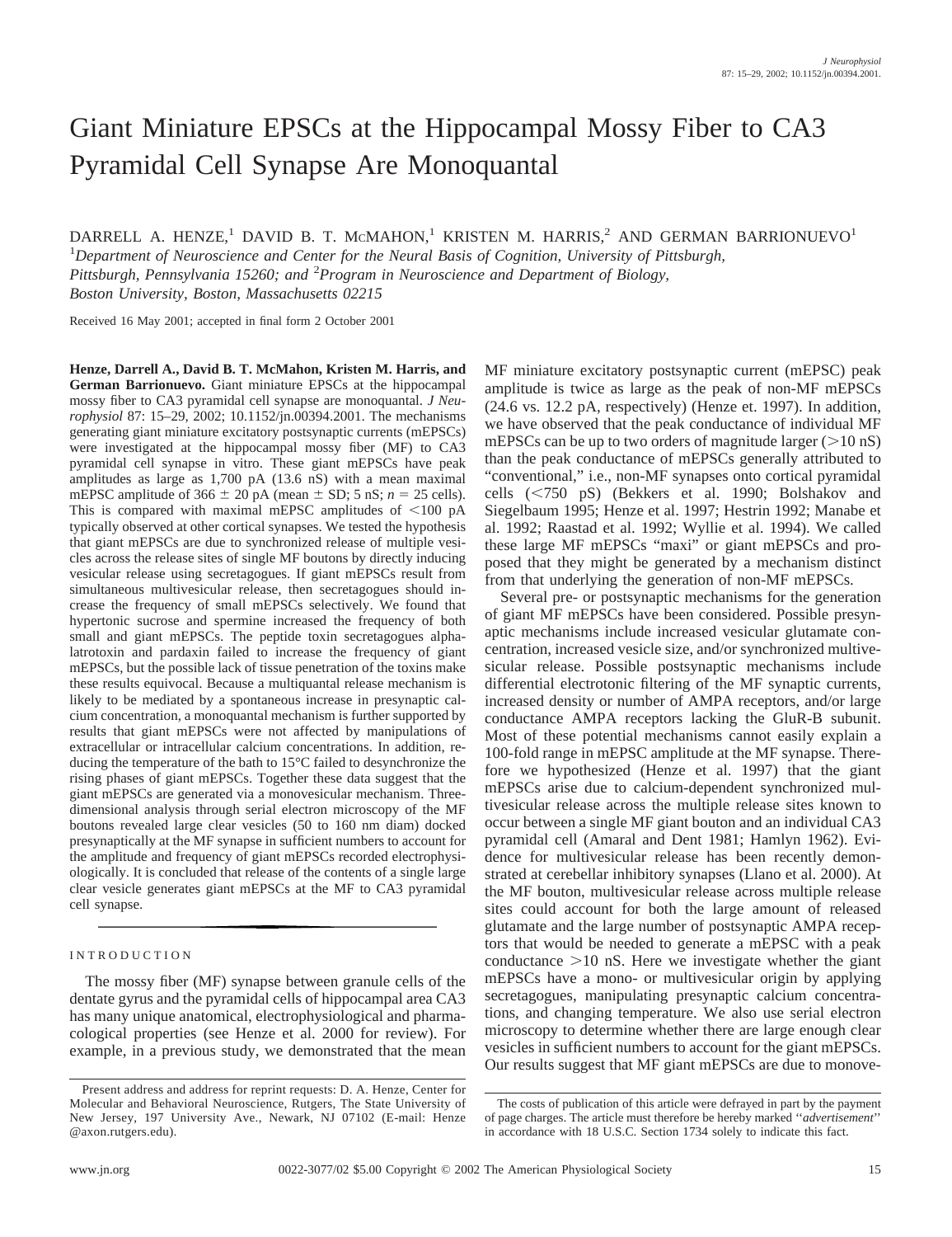sicular release of glutamate from extraordinarily large synaptic vesicles (more than  $\sim 60$  nm diam) that dock in the same locations as small vesicles. We further propose that the glutamate released from these giant vesicles diffuses to multiple postsynaptic densities within a single MF synaptic complex.

#### METHODS

Tissue slices for in vitro electrophysiology were prepared from Sprague-Dawley rats 27 to 40 days old (Hilltop Labs, Hilltop, PA). Animals were deeply anesthetized with equithesin (10.88 g chloral hydrate, 5.44 g  $MgSO<sub>4</sub>·7 H<sub>2</sub>O$ , and 2.5 g pentobarbitol dissolved in 25.6 ml 95% ethanol, 65 ml isopropylene glycol, and water to a final volume of 256.4 ml), and their chest cavities were rapidly opened. The rats were then transcardially perfused with a cold oxygenated solution with the following composition (in mM): 229 sucrose, 1.9 KCl, 1.2  $Na<sub>2</sub>PO<sub>4</sub>$ , 25 NaHCO<sub>3</sub>, 10 glucose, and 6.0 MgCl<sub>2</sub> (Aghajanian and Rasmussen 1989). Prior to the transcardial perfusion, the sucrose solution was bubbled with 97.5%  $O_2$ -2.5%  $CO_2$  to adjust the pH to 7.4 at 4°C. The hippocampus was rapidly removed and transverse slices  $(350-500 \mu m)$  were prepared using a vibratome.

Following sectioning, slices were maintained at room temperature  $(19-23\degree C)$  in an artificial cerebrospinal fluid (ACSF) consisting of (in mM) 126 NaCl, 3.5 KCl, 1.2 Na<sub>2</sub>PO<sub>4</sub>, 11 glucose, 25 NaHCO<sub>3</sub>, 3.0 MgCl<sub>2</sub>, and 3.0 CaCl<sub>2</sub>. The ACSF was bubbled with 95%  $O_2$ -5% CO<sub>2</sub> (pH to 7.4). For recording, individual slices were transferred as needed (between 2 and 12 h following slice preparation) to a submerged chamber where they were superfused with oxygenated ACSF at 33°C.

#### *Electrophysiological recordings*

Spontaneous mEPSCs were recorded using the "blind" whole cell recording technique (Blanton et al. 1989) and a voltage-clamp amplifier (PC-501or PC 505, Warner Instruments, Hamden, CT). Currentclamp recordings were performed with a Axoclamp 2B amplifier (Axon Instruments, Foster City, CA). All voltage-clamp recordings were done with the membrane potential clamped at  $-80$  mV unless otherwise specified. Recordings were filtered at 2–5 kHz using the Bessel filters of the amplifier. Continuous recordings of each experiment were collected simultaneously to a chart recorder as well as digitized at 22 kHz for storage on video tape using a Neuro-corder (NeuroData Instruments). At the end of each experiment, 3-min epochs were replayed from the VCR tapes and digitized at 10 kHz and stored on computer hard disk for subsequent analysis. The 3-min epochs were selected for having a stable baseline and stable series resistance. Whole cell pipettes were filled with one of two solutions each with a pH of 7.3 and osmolarity of 305–330 mOsm: *1*) 122.5 cesium gluconate, 17.5 CsCl, 10 HEPES, 0.2 EGTA, 8 NaCl, 2 MgCl<sub>2</sub>, 4 MgATP, 0.3 NaGTP, and 10 Na phosphocreatine, referred to as CsGluc solution. And *2*) 100 potassium gluconate, 20 KCl, 10 HEPES, 0.2 EGTA, 4 MgATP, 0.3 NaGTP, and 10 Na phosphocreatine, referred to as KGluc solution.

The majority of the experiments used CsGluc with a few experiments using KGluc as indicated in the text. Unexpectedly, the KGluc solution resulted in a generalized increase in mEPSC frequency across all amplitudes. However, no differences were observed in the qualitative outcome of the experiments, and so the KGluc cases have been included. No corrections for junction potentials were made.

In all cases, filled pipettes had a resistance of  $3-6$  M $\Omega$  in the bath. Most recordings had series resistances  $\leq 10$  M $\Omega$ . During some recordings, series resistance increased, and series resistance compensation was utilized to maintain a constant effective series resistance. During recording, data were rejected if the uncompensated series resistance became  $>20$  M $\Omega$  or if compensation caused large changes in the baseline noise. All recordings were carried out in the presence of 1  $\mu$ M tetrodotoxin (TTX; Sigma) and 10  $\mu$ M bicuculline methiodide (Sigma) to block action potentials and  $GABA_{\Delta}$ -mediated inhibitory postsynaptic currents (IPSCs), respectively. All drugs were delivered by bath application except for hypertonic sucrose (see RESULTS). All salts, tetrodotoxin, bicuculline, probenecid, and caffeine were obtained from Sigma (St. Louis, MO). Alpha Latrotoxin and pardaxin were obtained from Alomone Labs (Jerusalem, Israel). BAPTA-AM was obtained from Molecular Probes (Eugene, OR). Cyclopiazonic acid, thapsigargin, and 2-hydroxypropyl-y-cyclodextrin were obtained from RBI (Natick, MA).

#### *Automated mEPSC detection algorithm*

The detection and measurement of the mEPSCs was accomplished using an automated routine based on the derivatives of the recorded waveform. The algorithm is similar to previously published automated detection algorithms for detecting mEPSCs and mIPSPs (Ankri et al. 1994; Henze et al. 1997; Malgoroli and Tsien 1992). The detection algorithm was executed in the LabView programming environment (National Instruments, Austin, TX) and run on a Pentium-based PC. Following the initial automated detection and measurement, each file was examined by hand to delete the events associated with the series resistance test pulses as well as any spurious noise transients. It was determined that the algorithm often generated false positive errors for most events measuring  $\leq 10$  pA, so all events  $\leq 10$  pA were ignored. Finally, in some cases where the mEPSCs overlapped closely in time or the mEPSC rising phase was long enough to have noise, there were two peaks in the first derivative without an intervening zero crossing. In this case, the algorithm yielded an output of identical two mEPSCs occurring at the same point in time. The second entry of these "double detections" were deleted from the data sets.

#### *Electrophysiological analysis and statistics*

Three ranges of mEPSC peak amplitudes were selected for statistical examination. The ranges chosen were  $20-30$ ,  $50-60$ , and  $>100$ pA. These ranges were chosen for two reasons. First, mEPSCs were observed in sufficient numbers in each amplitude range. It would not have been possible to select a range from 100 to 110 pA because many recordings failed to display more than one or two mEPSCs in this range. The second reason for choosing these ranges was based on previous data (Henze et al. 1997) where we showed that although a large proportion of mEPSCs at 20–30 pA are from non-MF synapses  $(\sim 50\%)$ , the MFs give rise to  $> 95\%$  of the mEPSCs at 50–60 and all mEPSCs  $>100$  pA.

Changes in the frequencies of mEPSCs at the three selected peak amplitude ranges, as well as the overall mEPSC frequency, were tested statistically in one of two ways. If the experimental design was such that each cell served as its own control, then the experimental frequencies were expressed as percent of control and tested as a group against a normal distribution centered at 100% using Student's *t*-tests. On the other hand, if the experimental design precluded within cell comparisons, then the nonparametric Mann Whitney-*U* test was used to compared the raw numbers of mEPSCs detected in control and experimental recordings for each peak amplitude range. All mean values are given as  $\pm$ SE.

## *Quantification of inflections in the rising phase of giant mEPSCs*

The following method was used to quantify the asynchrony of the rising phases of mEPSCs as a function of temperature. A metric was developed based on the assumption that if an mEPSC is due to the release of a single quantized pulse of neurotransmitter, the mEPSC is expected to have a shape with smooth rising and decaying phases that are well approximated by an alpha function and/or the sum of two squared exponential functions. Similar functions have been shown to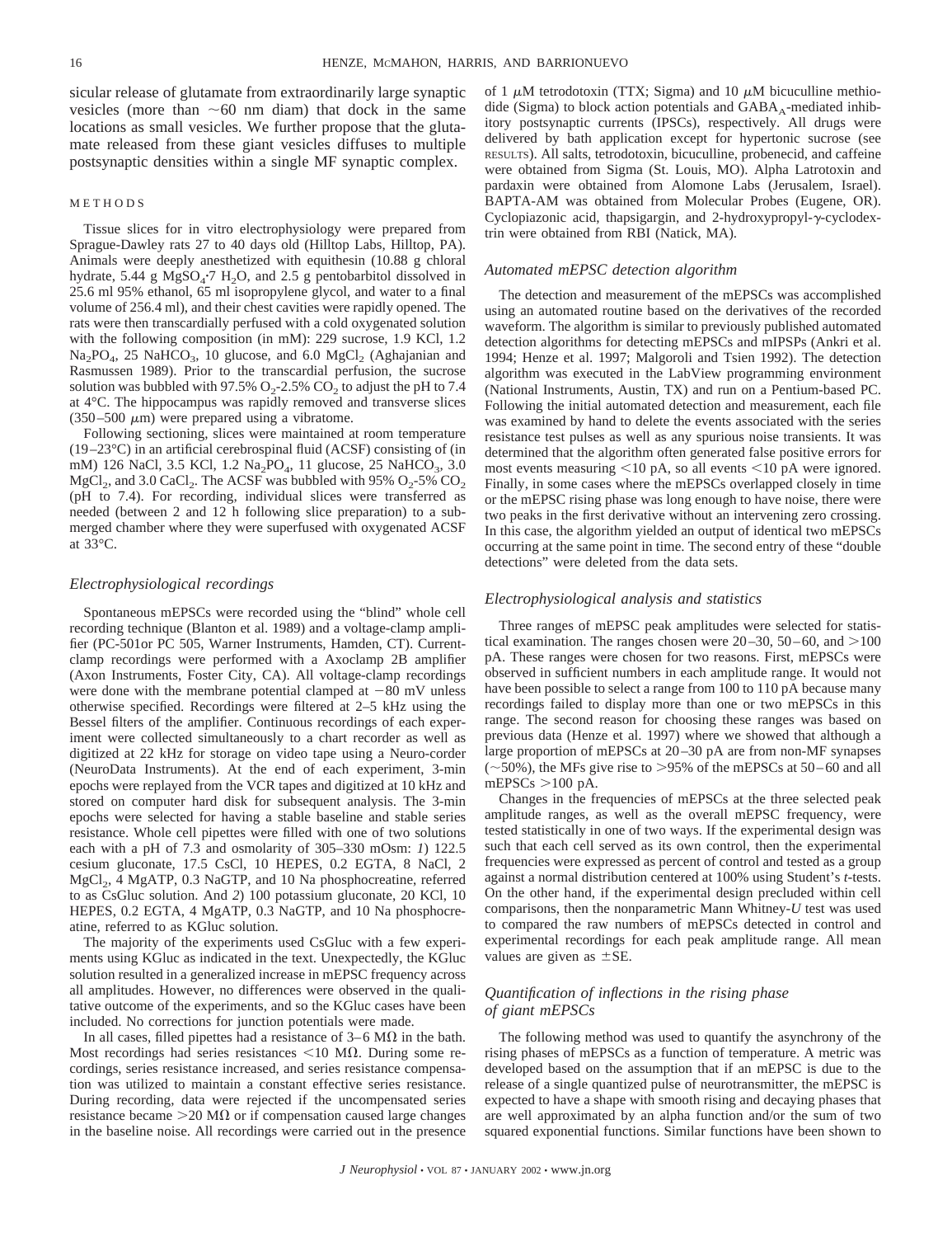describe synaptic EPSCs in a number of preparations (Bekkers and Stevens 1996; Brown and Johnston 1983; Hestrin et al. 1990; Williams and Johnston 1991). If an mEPSC is not fit by such a function, then its kinetics are influenced by factors other than a simple monovesicular pulsatile release of neurotransmitter. For example, the rising phases of the waveforms are expected to have inflected rising phases if mEPSCs are due to slightly asynchronous release of multiple vesicles. The magnitude and number of these inflections are expected to increase as the temperature is decreased due to a slowing of the reactions that underlie the release of individual vesicles (e.g., Katz and Miledi 1965).

The following protocol was used to measure inflections in the rising phase of giant mEPSCs.

 $mEPSCs > 100$  pA were extracted from 3-min epochs recorded at a variety of temperatures from 16 to 33°C. Temperatures below the ambient room temperature of  $\sim$ 20 $^{\circ}$ C were accomplished by perfusing the water jacket of the recording chamber with ice-cold water. Temperature above room temperature were accomplished using the heating element permanently mounted inside the recording chamber water jacket.

Each giant mEPSC was then fit with the following equation: If  $(x X_0$  < 0, then

$$
y = Y_{\rm o} + B_{\rm m} * x
$$

(a straight line).

If 
$$
(x - X_0) > 0
$$
, then

$$
y = (R_{\text{mag}}*(1 - \exp(-x - X_o/R_i))^2)
$$
  
+  $(D_{\text{mag}}*(1 - \exp(-x - X_o/D_i))^2) + (B_{\text{m}}*x) + Y_o$ 

(the sum of 2 squared exponentials summed with a line), where  $x =$ time;  $y =$  amplitude;  $X_0 =$  offset in time from the beginning of the trace;  $Y_{o}$  = offset of the recording baseline from zero;  $B_{\text{m}}$  = baseline slope,  $R_{\text{mag}} =$  rising phase magnitude,  $R_t =$  rising tau,  $D_{\text{mag}} =$  decay phase magnitude; and  $D_t$  = decay phase tau.

Note: The straight line portion of the fitting equation is to account for slow variations in the baseline over the time course of the mEPSC.

A numerical estimate of the deviation of the waveform from the expected kinetics was determined using the sum of the squared residuals (SSR) over the rising phase (baseline to negative peak) of the mEPSC and the 2 ms of baseline preceding the waveform, divided by the number of points over that time. This indicator was chosen because the output values should be large when mEPSC rising phases are inflected and "asynchronous" and small when the mEPSC rising phases are smooth and "synchronous." Figure 3*A* shows the result of using the equation above to fit two individual giant mEPSCs, one obviously inflected and one smooth. The "residual" waveforms over the rising-phase after subtracting the fit from the raw data are shown also.

#### *Determination of a threshold for rising phase inflection*

It also was necessary to determine a threshold value for the mEPSC rising phase SSRs which, when exceeded, indicated an inflection was present and not just a normal amount of error due to fitting biologically noisy data. The normal amount of biological noise was determined by fitting realistic noisy waveforms known to be smooth. The method described in the following text accounts for the two possible sources of noise. First, the method determines the average SSR value given the noise intrinsic to electrophysiological recording in these recording conditions. Second, the method determines if background "undetected" small mEPSCs can spontaneously overlap with rising phases of large, and often slow, mEPSCs and cause inflections or apparent asynchrony.

The threshold criterion for an inflected waveform was determined separately for each recording as follows: *1*) "noisy" smooth waveforms (NSWs) were generated by adding the best-fit waveforms

output from the fitting of the real data with periods between mEPSCs from the same recordings. *2*) The NSWs were then subjected to the same fit analysis as the "real" data (see preceding text). *3*) The mEPSC rising phase SSR for the NSWs were then compared with the SSRs for the original real data waveforms. *4*) The threshold criterion for "inflection" for each separate recording epoch was defined as the mean SSR for the NSW fits plus two times the standard deviation of the NSW fit SSRs.

If the SSRs for the fit of any real waveform exceeds the established threshold for that recording, then there is some additional factor influencing the kinetics of the rising phases of large mEPSCs besides simple receptor kinetics and electrotonic filtering. The extra influence cannot be due to spontaneous overlap of small, undetected, background mEPSCs because the noise traces used to determine the threshold for rising phase inflections were taken from the same data sets as the original large mEPSCs. If small undetected mEPSCs accounted for all of the detected inflections, then the NSWs should have the same amount of inflections as the original data. Inflections in the mEPSC rising phase cannot be due to the activation of postsynaptic voltage-gated active conductances due to the recording conditions (TTX, intracellular cesium, and voltage clamp at  $-80$  mV).

#### *Tissue preparation and electron microscopy*

New serial EM sections were obtained from hippocampal area CA3 from a young adult male rat of the Long-Evans strain (310 g,  $\sim$  70 days old). Perfusion and tissue processing were done as previously described (Chicurel and Harris 1992; Harris and Stevens 1989). Briefly, perfusion through the heart was performed under deep pentobarbital anesthesia with 2% paraformaldehyde and 2.5% glutaraldehyde in  $0.1$  M cacodylate buffer with 2 mM CaCl<sub>2</sub>, pH 7.4. The hippocampus was removed and sectioned into 400-mm-thick slices. These slices were rinsed in buffer and then soaked in  $1\%$  OsO<sub>4</sub> with 1.5%  $K_4Fe(CN)_6$  for 1 h followed by immersion in OsO<sub>4</sub> for an additional hour. The slices were then rinsed in buffer, soaked for 5 min each in 30 and 50% ethanol, immersed for 1 h in 1% uranyl acetate in 70% ethanol, dehydrated through graded ethanols and propylene oxide, and embedded in Epon. Blocks were trimmed to contain the hippocampal CA3 pyramidal cell bodies and their apical dendrites in stratum lucidum. Serial sections were cut on a Reichert Ultracut E ultramicrotome, mounted on Pioloform-coated slot grids (Synaptek) and stained for 5 min with Reynolds' lead citrate.

Each grid was put into a grid cassette, mounted on a modified rotating stage (JEOL SRH-10 Mod) to obtain consistent orientation of adjacent sections, and photographed at a JEOL 1200EX electron microscope. Three samples located  $\sim$ 30  $\mu$ m from the CA3 pyramidal cell layer in stratum lucidum were photographed at 10,000 magnification through 78 serial sections. Section thickness was determined as previously described by measuring the diameter of longitudinally sectioned mitochondria and then counting the number of serial sections the mitochondria traversed (section thickness = mitochondrial diameter/No. of sections). The mean section thickness determined by measuring 12 mitochondria was 0.055  $\mu$ m. Thus small vesicles identified as having a continuous membrane appeared on just one section.

#### *Active zone selection and vesicle analysis*

Forty-five complete active zones (AZs) were identified within the series. Six mossy fiber boutons each contained one or more complete AZs including: 26, 3, 6, 4, 1, 4 for a total of 44 AZs. AZs were selected for further analysis if they were unobscured and the postsynaptic density (PSD) was cut perpendicular to the plane of the section throughout the series. This criterion made it possible to measure the distance of synaptic vesicles from the release site within a single micrograph. Eleven AZs were identified based on these criteria and analyzed under higher magnification using the image analysis software IGLtrace (http://synapses.bu.edu).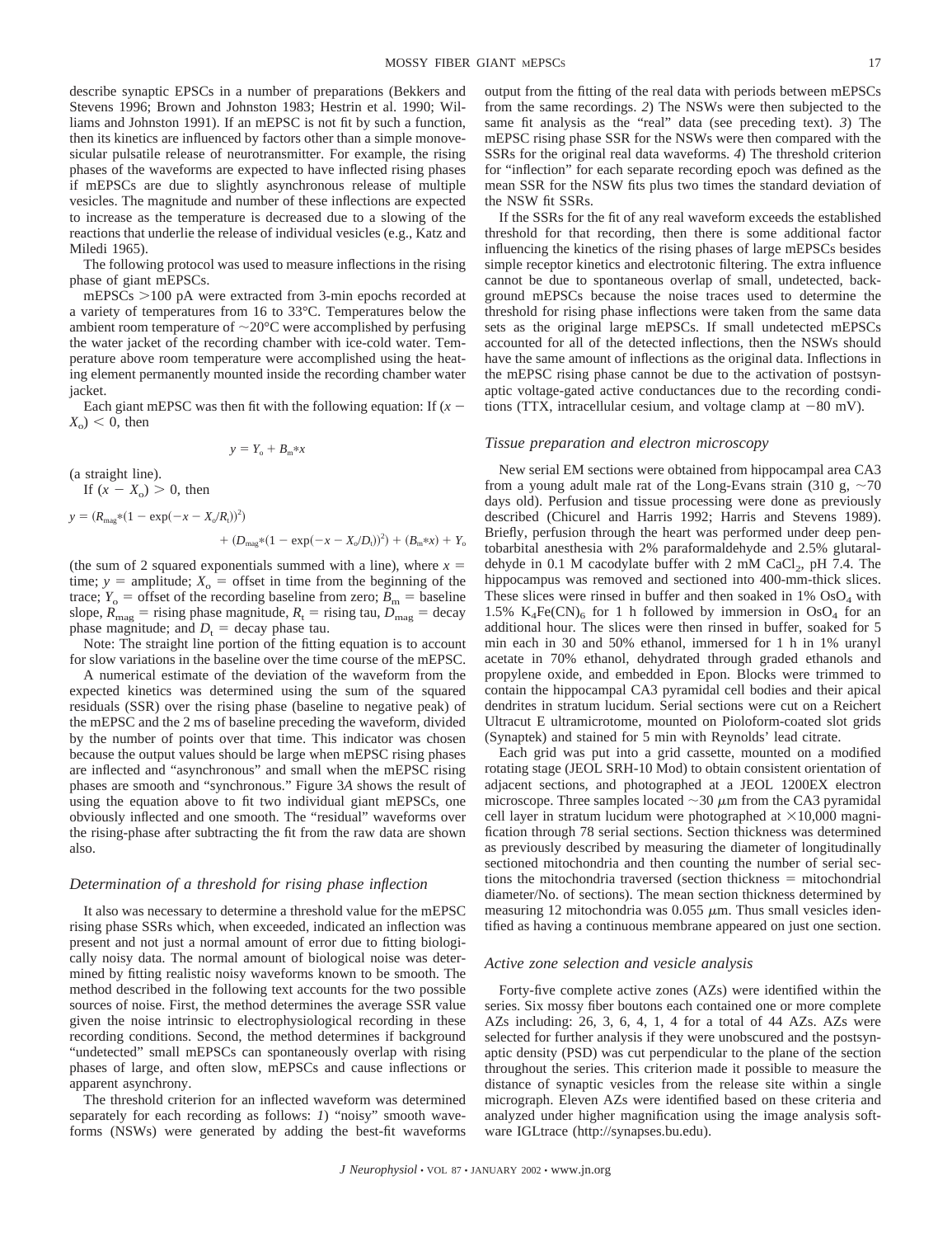Three pools of synaptic vesicles were delineated within each presynaptic varicosity including the proximal nondocked pool, docked vesicles, and a distal pool. The proximal pool was defined by the region within 100 nm of the presynaptic release site delineated by the three-dimensional extent of the PSD. Within the proximal pool, docked vesicles were identified by their direct apposition to the presynaptic membrane at the release site (Harris and Sultan 1995). The proximal pool of vesicles was outlined to create a region of interest which was then moved back to capture a distal pool of vesicles of equal volume and shape and located between 250 and 350 nm from the release site. In 3 of the 11 AZs, the diameters of vesicles could not be measured in the distal pool because the presynaptic varicosities were too small, and the region of interest extended beyond the boundaries of the presynaptic varicosity. Population histograms (Fig. 7) were constructed on the basis of vesicle diameters measured from the distal, proximal nondocked, and docked vesicle pools. In total, 1,466 distal, 1,215 proximal nondocked vesicles, and 185 docked vesicles were measured.

All animal experimental protocols were approved by the animal care and use committees at the respective institution where the work was done.

## RESULTS

Spontaneous mEPSCs recorded from the soma of CA3 pyramidal cells arise from excitatory synapses made by other ipsi- and contralateral CA3 pyramidal cells as well as from the MF synapse made by granule cells of the ipsilateral dentate gyrus. The mean maximal mEPSC peak amplitude from CA3 pyramidal cells is  $366 \pm 20$  pA ( $\pm$ SD; 5 nS; *n* = 25 cells), and there are some cases where the maximal mEPSC peak amplitude is well over 1.0 nA (13 nS; Fig. 1*A*). These giant mEPSCs recorded from CA3 pyramidal cells are removed by a  $\gamma$ -irradiation-induced lesion of the granule cells that give rise to the MFs (Henze et al. 1997), indicating that they are of MF origin.



FIG. 1. Examples of very large miniature excitatory postsynaptic currents (mEPSCs) recorded from CA3 pyramidal cells. *A*: each waveform represents a single isolated mEPSC recorded from a CA3 pyramidal cell under voltage-clamp conditions with a holding potential of  $-80$  mV. The flat peak of waveform 1 was caused by the extremely large peak current that causes saturation of the output stage of the amplifier at 1,749 pA. The peak amplitudes of the other waveforms are 906 pA (2), 837 pA (3), 1280 pA (4), 722 pA (5), and 561 pA (6). *B*: examples of large excitatory postsynaptic potentials (EPSPs) recorded from a CA3 pyramidal cell. Two 5-s epochs of spontaneous mEPSPs recorded under current-clamp conditions from a CA3 pyramidal cell resting at  $-68$  mV. Notice the 2 synaptic events that exceed 2 mV in amplitude  $(\leftarrow)$ . *C* and *D*: simulation of the depolarization of a CA3 pyramidal cell due to a mEPSC with a large peak conductance (400-pA peak amplitude from a 8.5-nS peak conductance). *C*: drawing of the simulated cell with the locations of the "synaptic" and "recording" sites indicated. *D, top*: a simulated EPSC recorded at  $-80$  mV holding potential with a simulated access resistance of 8 M $\Omega$  (similar to what was used for empirical data collection). *Bottom*: the same simulated synaptic event as in *C* recorded in current clamp at a resting potential of  $-60$  mV. Notice that it is  $\sim$ 10 mV in amplitude.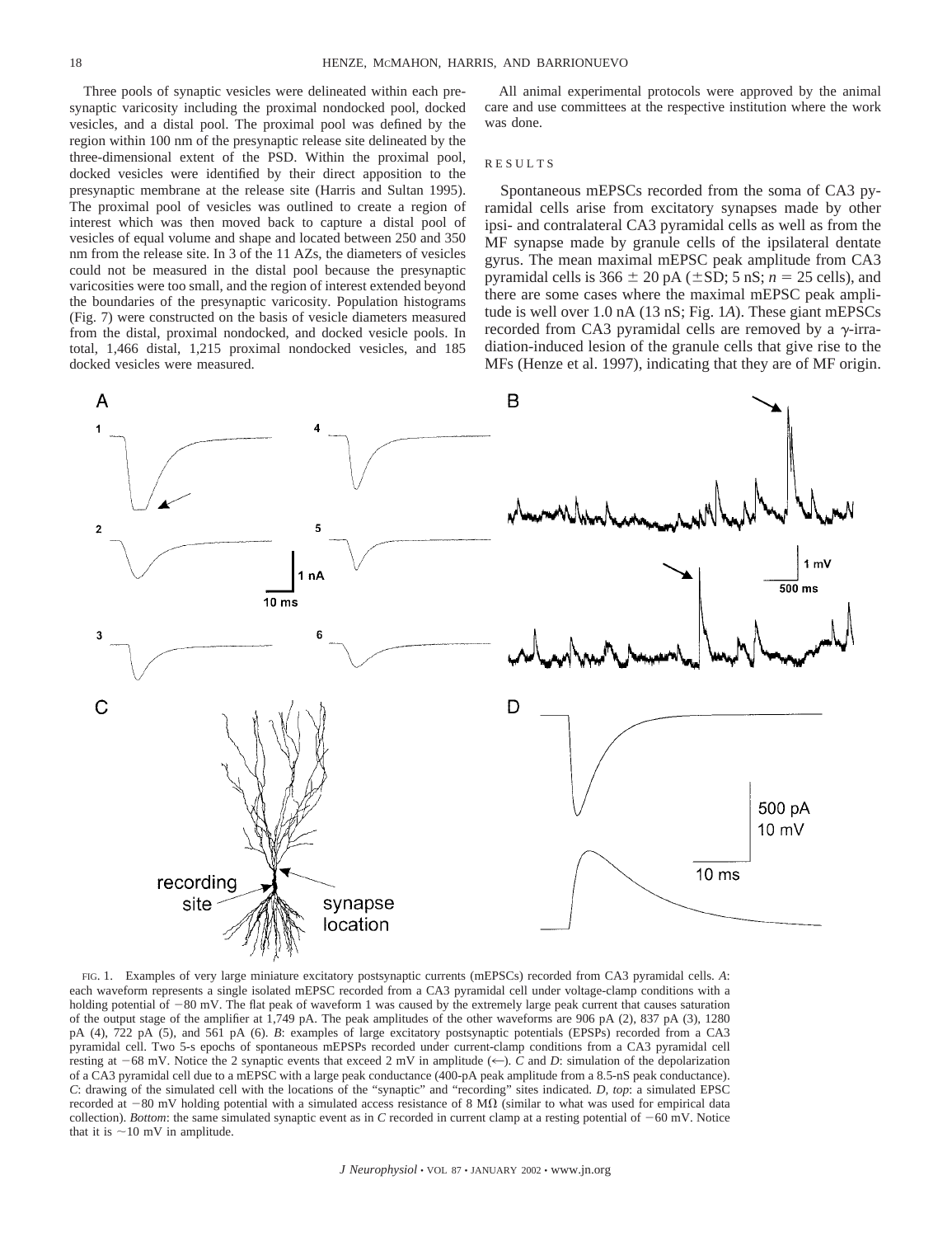The giant mEPSCs are of particular interest because they will contribute significantly to cellular depolarization and excitability. Figure 1*B* shows a current clamp recording from a CA3 pyramidal cell in the standard conditions of TTX and bicuculline. This cell was resting at approximately  $-68$  mV and several examples of  $\sim$ 3 mV depolarizations due to mEPSPs can be seen, consistent with a previous report of large CA3 mEPSPs (Brown et al. 1979). Furthermore, when a giant MF mEPSC is generated (400 pA peak amplitude) in a compartmental simulation of a CA3 pyramidal neuron (see Henze et al. 1996 for details of simulation), it results in a 10-mV depolarization at the soma (Fig. 1, *C* and *D*).

We operationally defined the largest mEPSCs as "giant" if they had peak amplitudes  $>100$  pA (1.25 nS) based on the following factors. First, mEPSCs of this size are never seen in recordings from cells in slices without MF synapses (Henze et al. 1997; Urban et al. 2001). Similarly, an mEPSC of 100 pA is twice as large as the largest mEPSCs attributed to the non-MF synapses (Henze et al. 1997). This criterion ensures that the selected giant mEPSCs are not mixed with non-MF mEPSCs. Finally, a 100 pA (1.25 nS) mEPSC is  $\sim$  10 times larger than the reported quantal peak amplitude for the MF synapse (133 pS) (Jonas et al. 1993). If the quantum of neurotransmission in the MFs has a Gaussian distribution with a mean of 133 pS and a coefficient of variation of 22% (Jonas et al. 1993), then monoquantal mEPSCs 10 times larger than the modal peak amplitude are predicted to be so rare statistically that they may never be observed. Our goal was to determine whether or not there is a mechanistic rationale to make a distinction between mEPSCs with large and small peak amplitudes.

## *Are giant mEPSCs due to synchronous multivesicular release?*

There is evidence that a spontaneous multivesicular mechanism can cause large mEPSCs at synapses with multiple release sites (Korn et al. 1993, 1994). This multivesicular mechanism may be a mechanism for the giant MF mEPSCs because the MF synapse has multiple synaptic release sites between an individual giant synaptic bouton and a single CA3 pyramidal cell (Amaral and Dent 1981; Hamlyn 1962). In addition, Jonas et al. (1993) reported that the mean quantal size for the MF synapse is 133 pS while we have seen an mEPSC as large as 21 nS (see Fig. 1).

## *Hypertonic sucrose increases the frequency of mEPSCs of all sizes*

The proposed synchronous multivesicular mechanism for the generation of giant mEPSCs requires a signal that synchronizes the release of the multiple vesicles across the multiple release sites of the MF bouton. If vesicular release is induced downstream of a synchronizing signal, then the frequency of giant mEPSCs due to synchronized multivesicular release will decrease relative to the frequency of smaller monovesicular mEPSCs. One treatment that has been shown to induce direct vesicular release is the application of hypertonic sucrose solutions. Due to difficulties in maintaining stable recordings during prolonged bath application of hypertonic solutions, hypertonic sucrose (100 mM sucrose in regular ACSF) was applied

for a few minutes at a time from a large bore pipette placed above the *stratum lucidum* of the slice in the area of the recording pipette. The sucrose solution was gravity fed to the surface of the slice for several minutes then the pipette was withdrawn. Prolonged hypertonic sucrose application tended to "rundown" the mEPSC frequency so 1-min recording epochs were used for this analysis.

Figure 2*A* shows the effect of 100 mM hypertonic sucrose solution on mEPSC frequency. The application of the hypertonic solution rapidly increased the frequency of all mEPSCs, regardless of peak amplitude (548  $\pm$  174%; Student's 1-tailed *t*-test,  $P = 0.0224$ ;  $n = 5$ ). Similar to the overall effect of hypertonic treatment, the frequency of giant mEPSCs was also increased (589  $\pm$  296%), although this effect failed to be significant statistically (Student's 1-tailed *t*-test,  $P = 0.0694$ ;  $n = 5$ ). Although in every case sucrose increased the frequency of the giant mEPSCs, the lack of statistical significance on the giant mEPSCs is due to the large variance in the percent changes because the smallest increase was 277% while the largest percent change was 1635%. These experiments were done with the KGluc pipette solution. Similar results were obtained in two additional recordings using CsGluc electrodes (data not shown). If these two additional cells are included in the analysis, the standard error is reduced and the relative increase in frequency of giant mEPSCs is significant (508  $\pm$ 191%; Student's 1-tailed *t*-test,  $P = 0.0381$ ;  $n = 7$ ).

It is concluded that hypertonic bathing media increased the frequency of mEPSCs at all peak amplitudes. These data suggest that the mechanism by which hypertonic sucrose induces mEPSC release is the same for all mEPSCs regardless of their size and are inconsistent with the hypothesis of a synchronous multivesicular release underlying giant mEPSCs.

## *Secretagogues -latrotoxin and pardaxin increase the frequency of small mEPSCs*

Two toxins,  $\alpha$ -latrotoxin ( $\alpha$ -LTX) (Capogna et al. 1996; see Petrenko 1993 for review) and pardaxin (PDX) (Lazarovici and Lelkes 1992) have been shown to induce direct vesicular release via both calcium-dependent and independent mechanisms. Figure 2*B* illustrates the effect of a 20- to 30-min application of 1 nM  $\alpha$ -latrotoxin on CA3 mEPSC frequency. Five to 10 min after the change to bath solution containing the  $\alpha$ -LTX, a sudden increase in mEPSC frequency was observed. It can be seen that  $\alpha$ -LTX increased the mean overall frequency of observed mEPSCs  $(353 \pm 1129\%)$ , Student's 1-tailed *t*-test,  $P = 0.0395$ ;  $n = 6$ ). It also can be seen that despite the large increase in the overall frequency of mEPSCs, there was not an increase in the frequency of giant mEPSCs. In fact, giant mEPSC frequency actually decreased ( $62 \pm 20\%$ , Student's 1-tailed *t*-test,  $P = 0.0469$ ;  $n = 6$ ).

Figure 2*C* shows the effect of a 15- to 30-min application of 1–2  $\mu$ M PDX. Similar to the effect of  $\alpha$ -LTX, PDX also increased the mean overall mEPSC frequency (667  $\pm$  262%; Student's 1-tailed *t*-test,  $P = 0.0215$ ;  $n = 5$ ). The effect of PDX also had similar onset to that of  $\alpha$ -LTX in that 5–10 min after the change to bath solution containing the PDX, a sudden increase in mEPSC frequency was observed. Like  $\alpha$ -LTX, PDX produced a large increase in the frequency of the smallest amplitude mEPSCs. Notice however, that there was some increase in the frequency of medium and large size events as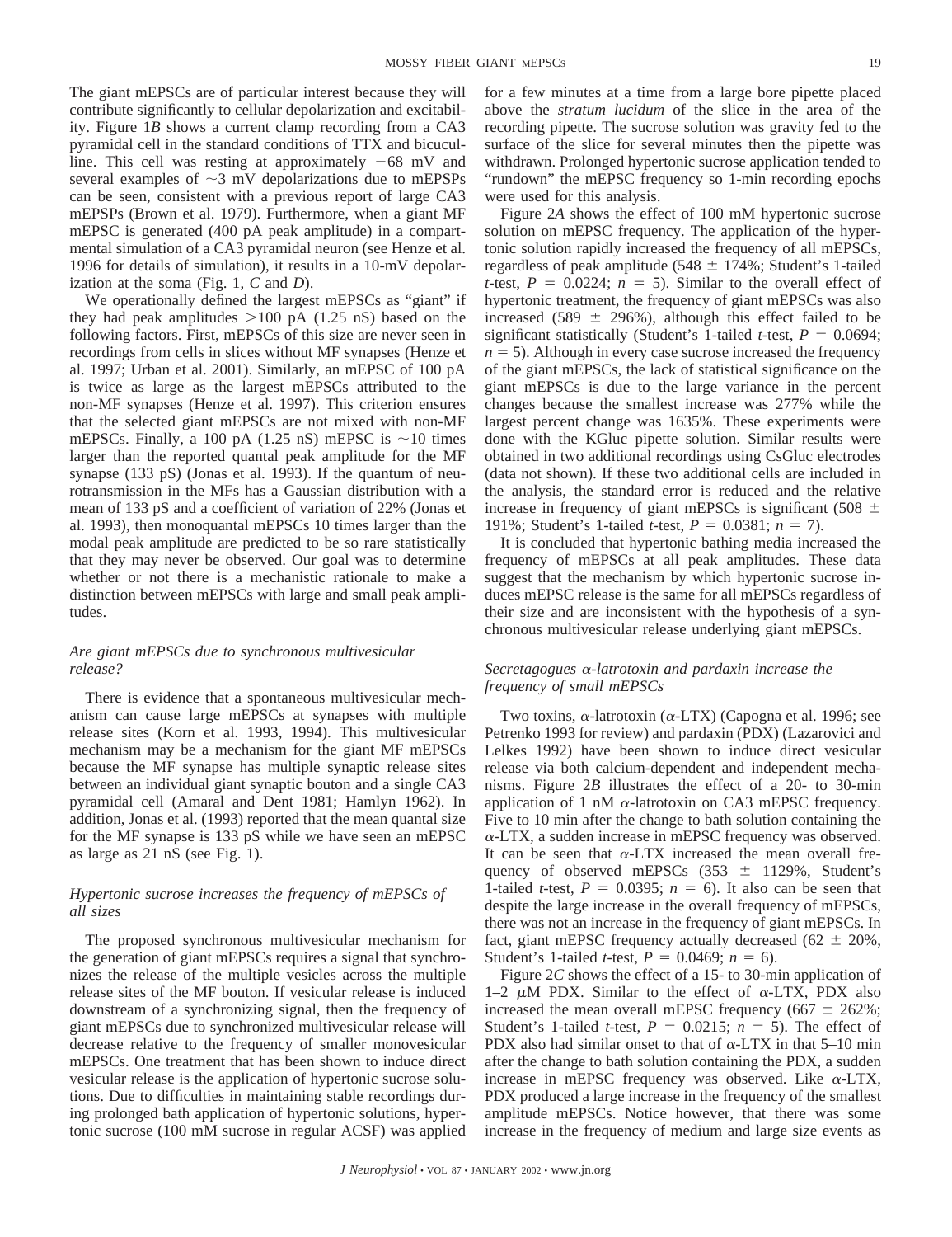reflected in the binned analysis (Fig. 2*C, bottom*). The frequency of giant mEPSCs was increased by  $223 \pm 75\%$ , although this effect was not significant (Student's 1-tailed *t*-test,  $P = 0.113; n = 5$ ).

In general, these observations could be consistent with the synchronous multivesicular hypothesis. However, PDX in-

creased the frequency of giant mEPSCs to a lesser extent than the small mEPSCs. Because the toxins are large protein molecules that insert into cellular membranes, similar results could be obtained if the toxins are "buffered" by the slice surface and did not reach the MF boutons (see DISCUSSION). We attempted to overcome the potential problem of tissue penetration by using



*J Neurophysiol* • VOL 87 • JANUARY 2002 • www.jn.org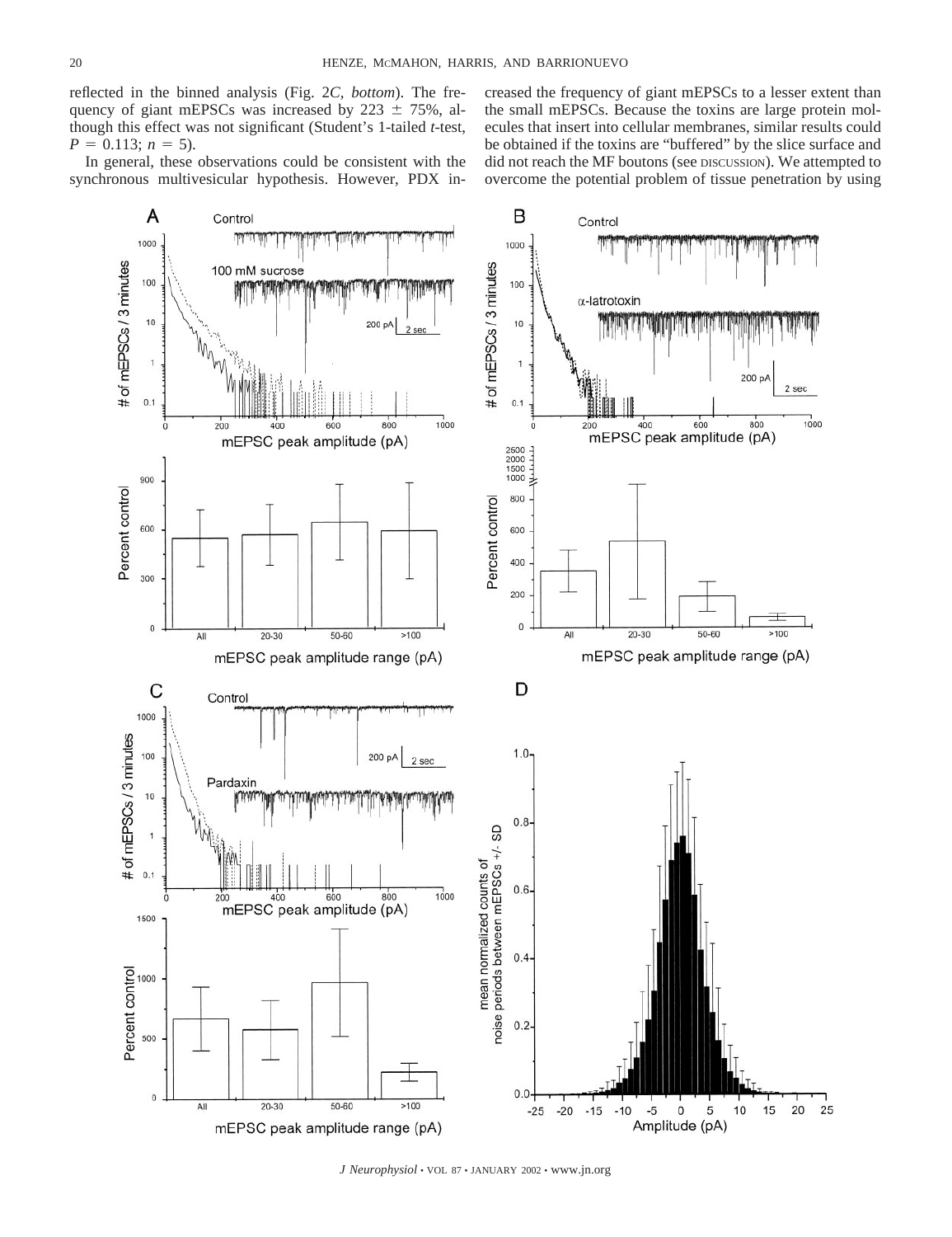longer applications of the toxins; however, longer applications lead to such high rates of mEPSCs that individual mEPSCs could not be resolved.

# *Reduced temperature does not cause inflections on the rising phase of giant mEPSCs*

If the giant mEPSCs are triggered by a signal that leads to a synchronous release of multiple vesicles, then lowering temperature should lead to a gradual desynchronization of the vesicular release. This predicted desynchronizing effect of lowering temperature has been reported for evoked transmission at the neuromuscular junction showing a variation in quantal delays from  $\sim$  0.5 to  $>$ 1 ms at 17.5°C with a Q<sub>10</sub> of  $\sim$ 3 (Katz and Miledi 1965). A very broad range of quantal release delays ( $\sim$ 0.6 to  $>$ 4 ms) has also been observed in the calyx synapse of the medial nucleus of the trapezoid body in the CNS (Borst and Sakmann 1996). In the case of giant mEPSCs, "desynchronization" induced by low temperature would be reflected by either abolition of giant mEPSCs or an increase in the number of giant mEPSCs with inflected rising phases. This prediction was tested by recording mEPSCs from CA3 pyramidal cells while the temperature of the recording chamber was varied from 16 to 36°C. It should be noted that below a temperature of 15°C very few mEPSCs were observed and evoked synaptic transmission was abolished (unpublished observations) (Bénita and Condé 1972). Cooling to 16°C did not abolish giant mEPSCs, and the giant mEPSCs that were observed did not show any signs of increased rising-phase inflections. Figure 3 shows a plot of temperature versus the fraction of inflected giant mEPSCs. Each point in the plot represents the fraction of inflected giant mEPSCs at a given temperature  $(n =$ 31 recordings from 12 cells; see METHODS). A value equal to one means that all giant mEPSCs for that 3-min period were inflected. As can be seen, because there was no effect of temperature on the relative fraction of rising phase inflected giant mEPSCs ( $R^2 = 0.31$ ;  $P = 0.31$ ), these data indicate that the relative number of giant mEPSCs with inflected rising phases remains constant across a broad range of temperatures. This result supports the qualitative observation that although all mEPSCs were less frequent at cooler temperatures, giant mEPSCs were detected and often had smooth rising phases. In addition, this data set provides evidence that the spontaneous overlap of smaller mEPSCs does not account for occurrence of giant mEPSCs.

Based on these data, we conclude that there is no temperature-sensitive synchronization of multiple vesicular release that causes giant mEPSCs. However, the determination that giant mEPSCs often have inflected rising phases does suggest that those giant mEPSCs have nonstandard rising phase kinetics.

### *Giant mEPSCs are not calcium sensitive*

If the giant mEPSCs are due to the synchronous release of multiple quanta, the synchronizing signal must be able to act rapidly over distances of a micron or more to access multiple release sites in the MF bouton (Chicurel and Harris 1992). A logical candidate for such a signal is a rapid elevation in intrabouton calcium that would then induce multivesicular release much like that which occurs when an action potential invades the MF bouton. In the case of the giant mEPSCs, the recording conditions eliminate the possibility that a sodiumdependent action potential provides the initial depolarization to initiate calcium influx via voltage-gated calcium channels (VGCCs). As a result, only two possible mechanisms remain that could lead to a spontaneous, fast elevation of presynaptic calcium: a spontaneous action potential solely mediated by VGCCs (Hagiwara et al. 1969) or a spontaneous release of calcium from some intracellular calcium store (Emptage et al. 2001; Llano et al. 2000).

Therefore we tested whether the occurrence of giant mEPSCs is affected by manipulations of both extracellular and intracellular calcium. Figure 4 summarizes the results of these experiments. We found that giant mEPSCs are insensitive to decreases in calcium influx either by removing extracellular calcium (Fig. 4*A*) or adding 100  $\mu$ M cadmium (Fig. 4*B*). We also found that manipulation of intracellular calcium stores with caffeine (10 min @ 10 mM; Fig. 4*D*), cyclopiazonic acid (20–30 min  $\omega$  5–15  $\mu$ M; Fig. 4*E*), or thapsigargin (20 min  $\omega$ ) 1  $\mu$ m; Fig. 4*F*) did not selectively reduce the frequency of giant mEPSCs (note that caffeine caused a generalized increase in the frequency of mEPSCs across all amplitudes). In addition ryanodine (30 min  $@10 \mu m$ ;  $n = 3$ ) had no specific effect on giant mEPSCs although all mEPSCs were slightly increased in frequency (126  $\pm$  42%; data not shown). Finally, we attempted to buffer calcium in the presynaptic terminal using the membrane permeant calcium buffer BAPTA-AM. Similar to the other calcium manipulations, the application of BAPTA-AM  $(30-45 \text{ min} \& 25 \mu\text{M}; \text{Fig. 4C})$  did not reduce selectively the frequency of giant mEPSCs. Therefore we conclude that the generation of giant mEPSCs is independent of elevations in intracellular calcium due to influx through VGCCs or efflux from intracellular calcium stores.

FIG. 2. Effects of secretagogues on CA3 mEPSC amplitude distribution. *A*: effect of hypertonic (100 mOsm) sucrose. *Top*: average histogram of mEPSC peak amplitudes from 1-min recording epochs before  $(-)$  and during  $(-)$  local application of regular media made hyperosmotic with 100 mOsm of sucrose plotted on a logarithmic scale. *Inset, top*: 10 s from a control period of recording; *bottom*: recorded in the presence of sucrose. *A, bottom*: bar graph illustrating the mean percent change in mEPSC frequency as a function of mEPSC peak amplitude. Data are from 5 cells. All data in *A* were collected using a KGluc pipette solution. *B*: effect of 1 nM  $\alpha$ -latrotoxin. *Top*: average histogram of mEPSC peak amplitudes from 3-min recording epochs before  $(-)$  and after (---) 20–30 min of 1 nM  $\alpha$ -latrotoxin plotted on a logarithmic scale. *Inset, top*: 10 s from a control period of recording; *bottom*: recorded in the presence of  $\alpha$ -latrotoxin. *B*, *bottom*: bar graph illustrating the mean percent change in mEPSC frequency as a function of mEPSC peak amplitude. Data are from 6 cells. *C*: effect of 1–2 nM Pardaxin. *Top*: average histogram of mEPSC peak amplitudes from 3-min recording epochs before  $(-)$  and after  $(-)$  15–30 min of 1–2 nM pardaxin plotted on a logarithmic scale. *Inset, top*: 10 s from a control period of recording; *bottom*: recorded in the presence of pardaxin. *C, bottom*: Bar graph illustrating the mean percent change in mEPSC frequency as a function of mEPSC peak amplitude. Data are from 5 cells. *D*: histogram of average baseline noise between mEPSCs ( $\pm$ SD). The difference between the mean of the trace and each digitized sample was calculated for the longest interval from each data file used in Figs. 2, 4, and 5 was binned into 1-pA bins and normalized to the most populated bin. The average of these resulting normalized histograms is shown here.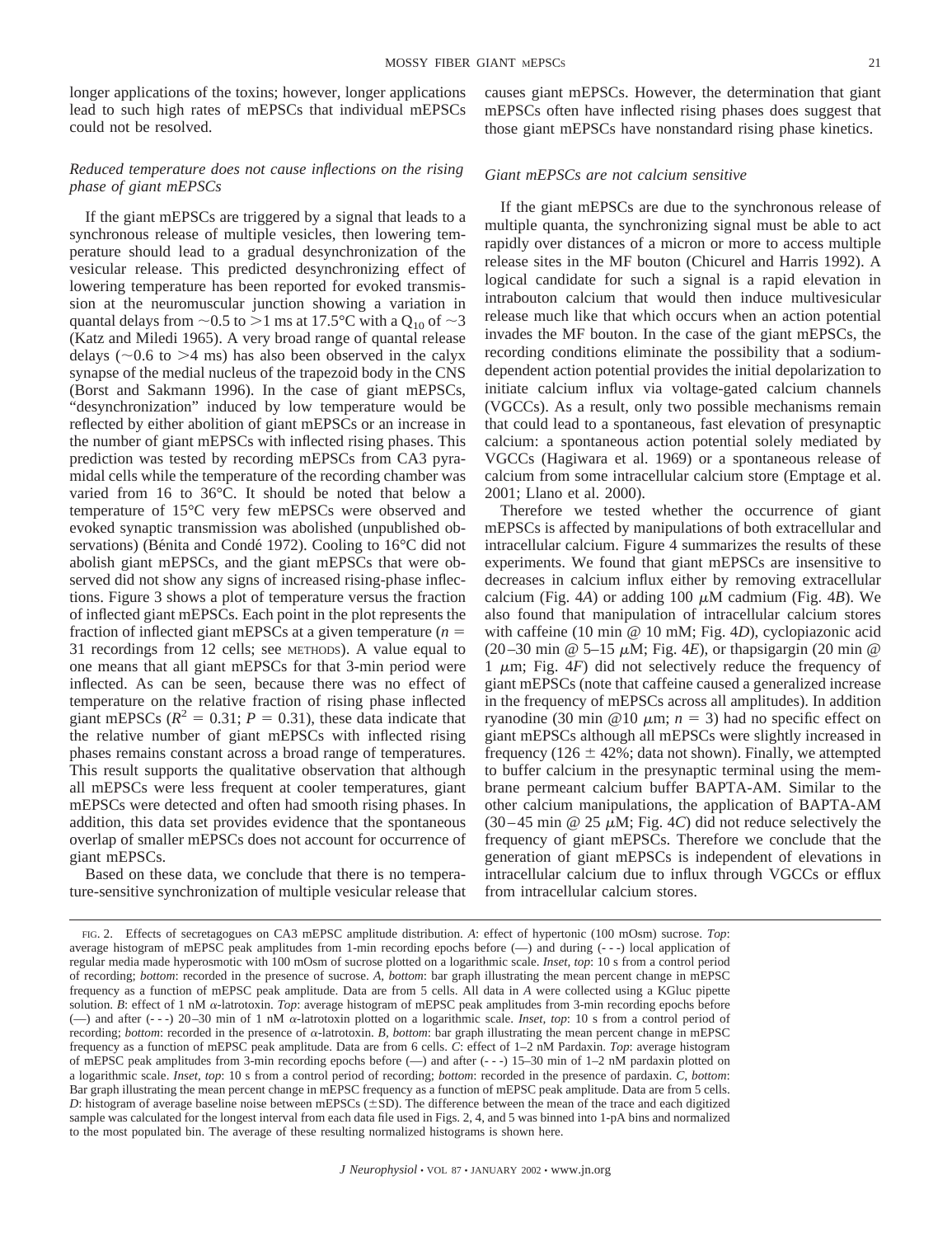

FIG. 3. Decreasing temperature does not reveal an increase in rising phase inflections for giant mEPSCs. *A*: quantification of rising phase inflections in mEPSC. mEPSCs were fit with a sum of 2 squared exponentials function, and the fit residuals were used to quantify rising phase inflections. *a*: a selected mEPSC recorded at  $22.5^{\circ}C$  (—) with an obvious inflection during its rising phase was fit using the equation described in METHODS (---). The difference (or residuals) between the rising phase of the raw data and the best fit fit is also shown  $(\cdots)$ . Note that the residuals trace is not a simple straight line that is indicative of an inflection on the rising phase of the mEPSC. *b*: another selected mEPSC from a different recording at 19°C had no obvious inflections during its rising phase. The lines are the same as in *a.* Notice that the residuals in *b* are a straight line reflecting the lack of the rising phase inflections. *B*: each point in the plot represents the number of mEPSCs that exceeded the threshold value for being considered inflected for that recording (12 cells for a total of 31 recordings) at the given temperature (see METHODS). Symbol shapes indicate recordings from a single cell at different temperatures. The line is the best linear fit through the data. The  $R^2$  value for the fit is 0.0361 with a *P* value of 0.31.

## *Blockade of AMPA-Rs lacking the GluR-B subunit does not inhibit giant mEPSCs*

An alternative postsynaptic mechanism for giant mEPSCs is the presence of large-conductance AMPA-Rs at the MF synapse. It is known that AMPA-Rs, which lack the GluR-B subunit, may have as much as a threefold higher single-channel conductance (20–30 pS) than the AMPA-Rs containing the GluR-B subunit. However, when membrane patches are pulled from the proximal apical dendrite in the region of the MF synapses, the receptors encountered are typical of AMPA-Rs from elsewhere in the dendritic tree with a single channel conductance of 8.5–10 pS (Jonas et al. 1993; Spruston et al. 1995). The best evidence that AMPA-Rs at the MF synapse contain the GluR-B subunit is found in immunohistochemical studies which have shown GluR-B positive staining at this synapse (Blumcke et al. 1995; Petralia and Wenthold 1992; Siegel et al. 1995).

It is possible that a subset of the MF synaptic sites might lack the GluR-B subunit and therefore lead to the generation of the giant mEPSCs. This possibility was tested by examining the effect of 1 mM spermine on the frequency of giant mEPSCs because it has been shown that at this concentration, extracellular spermine can block AMPA-Rs, which lack the GluR-B subunit (Washburn and Dingledine 1996). Figure 5 demonstrates that spermine does not cause the decrease in the frequency of giant mEPSCs that would be expected if they are mediated via GluR-B lacking receptors. Instead, 15- to 35-min applications of 1 mM spermine had the unexpected outcome of increasing the frequency of all mEPSCs regardless of their peak amplitude. The increase in mEPSC frequencies had a gradual onset that stabilized between 15 and 20 min. Spermine (1 mM) increased the frequency of all mEPSCs detected by  $419 \pm 81\%$  (Student's 1-tailed *t*-test,  $P = 0.006$ ;  $n = 5$ ). Considered separately, the giant mEPSCs were increased by  $431 \pm 149\%$  (Student's 1-tailed *t*-test,  $P = 0.034$ ;  $n = 5$ ). It is

concluded that the MF giant mEPSCs are not mediated by activation of AMPA-Rs lacking the GluR-B subunit.

## *Anatomical evidence for a monovesicular mechanism for giant mEPSCs*

An alternative presynaptic mechanism for giant mEPSC generation is to increase the size of glutamatergic vesicles. There is some evidence for this mechanism potentially occurring at the MF synapses. Although the mean diameter of the small clear vesicles in the MF boutons has been reported to be the same as in non-MF boutons (35–45 nm) (Amaral and Dent 1981; Harris and Sultan 1995), MF boutons also have some unusually large clear vesicle-like structures (Amaral and Dent 1981). Although the large clear vesicles in the MF bouton have not been quantitatively analyzed, they have been reported to be  $\leq$ 200 nm in diameter. It is not known whether these vesicles contain glutamate.

If we assume that the contents from a vesicle with the mean diameter of 40 nm (Amaral and Dent 1981) generate a mean mEPSC with an observed peak conductance of 133 pS (Jonas et al. 1993), then vesicles with diameters on the order of 100 nm are required to generate a giant mEPSC with a peak conductance of 2 nS. Therefore we examined MF boutons at the electronmicroscopic level to determine the frequency and spatial distribution of putatively glutamatergic vesicles to determine if unusually large vesicles exist in sufficient numbers to explain giant mEPSCs. Figure 6 compares electromicrographs from active zones in a MF bouton (Fig. 6, *A* and *C*) and in a non-MF bouton (Fig. 6, *B* and *D*) Several large clear vesicles are docked presynaptically at the MF bouton (Fig. 6*C*, arrows). We divided the clear vesicles into three different categories: docked, proximal nondocked, and distal. Figure 7 shows the distributions of vesicle diameters observed from multiple active zones from four different boutons in a single EM series. The docked and proximal nondocked pools have a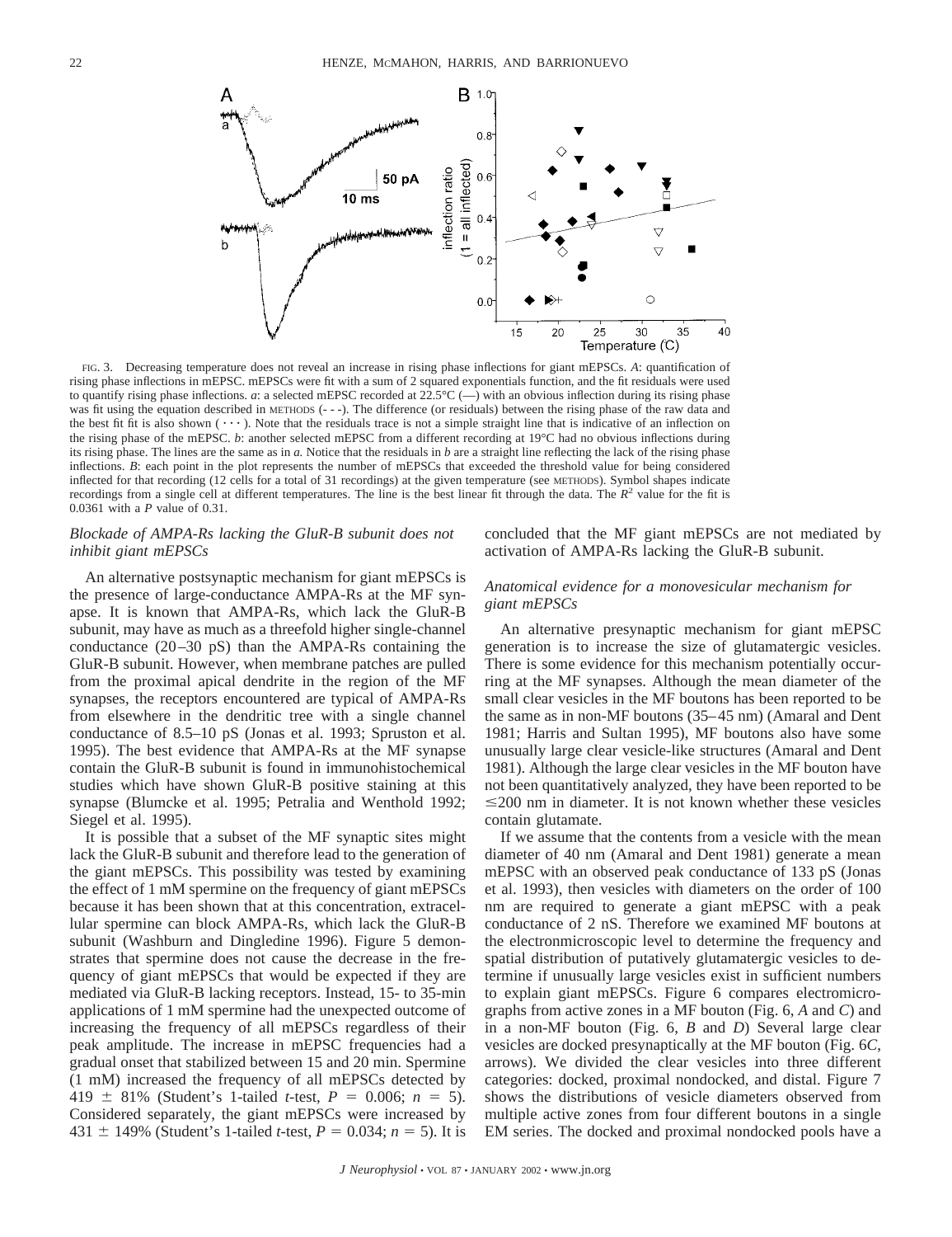

FIG. 4. Giant mEPSCs are not calcium sensitive. *A*: effect of superfusion of artificial cerebrospinal fluid (ACSF) containing 0 mM calcium and 6 mM magnesium. *Top*: average histogram of mEPSC peak amplitudes before (—) and 5–15 min after (- - -) changing divalent concentration from 3 mM calcium and 3 mM magnesium to 0 mM calcium and 6 mM magnesium plotted on a logarithmic scale. *Bottom*: bar graph illustrating the percent change in mEPSC frequency as a function of mEPSC peak amplitude. Results are averages from 5 cells. *B*: effect of 100  $\mu$ M cadmium. Data are from 5 cells, 3 obtained with CsGluc electrode solution and 2 obtained with KGluc electrode solution. *C*: effect of 25  $\mu$ M BAPTA-AM in 0.1% DMSO, 1.3 mM 2-hydroxypropyl- $\gamma$ cyclodextrin, and 1 mM probenecid. Data are from 4 cells. *D*: effect of 10 mM Caffeine. Data are from 6 cells. *E*: effect of 5–15  $\mu$ M cyclopiazonic acid in 0.01% DMSO. Data are from 7 cells. *F*: effect of 1  $\mu$ M thapsigargin in 0.1% DMSO. Data are from 5 cells.

strong skew of vesicle diameters up to 150 nm while the distal vesicle pool has a distribution of small vesicle diameters similar to what is observed at the Schaffer collateral synapses in area CA1 (Harris and Sultan 1995).

If giant mEPSCs are due to the release of giant vesicles, then there must be a sufficient number of postsynaptic glutamate receptors to respond to the glutamate without saturating. A MF synaptic complex with 12 PSDs has been demonstrated to have 40 times the PSD area (and therefore 40 times the number of available glutamate receptors) of a single CA1 synapse (Chi-

curel and Harris 1992; Harris and Stevens 1989). It also has been shown that glutamate can diffuse out of the MF synaptic complex to interact with other MF synaptic complexes (Min et al. 1998; Schmitz et al. 2000; Vogt and Nicoll 1999). This suggests that following the release of a large amount of glutamate from any given release site in the MF synaptic complex, multiple PSDs and their associated glutamate receptors will be activated before glutamate can diffuse out of the complex or be taken up via active pumps. A prediction of this hypothesis is that the rise times and decay time constants of giant MF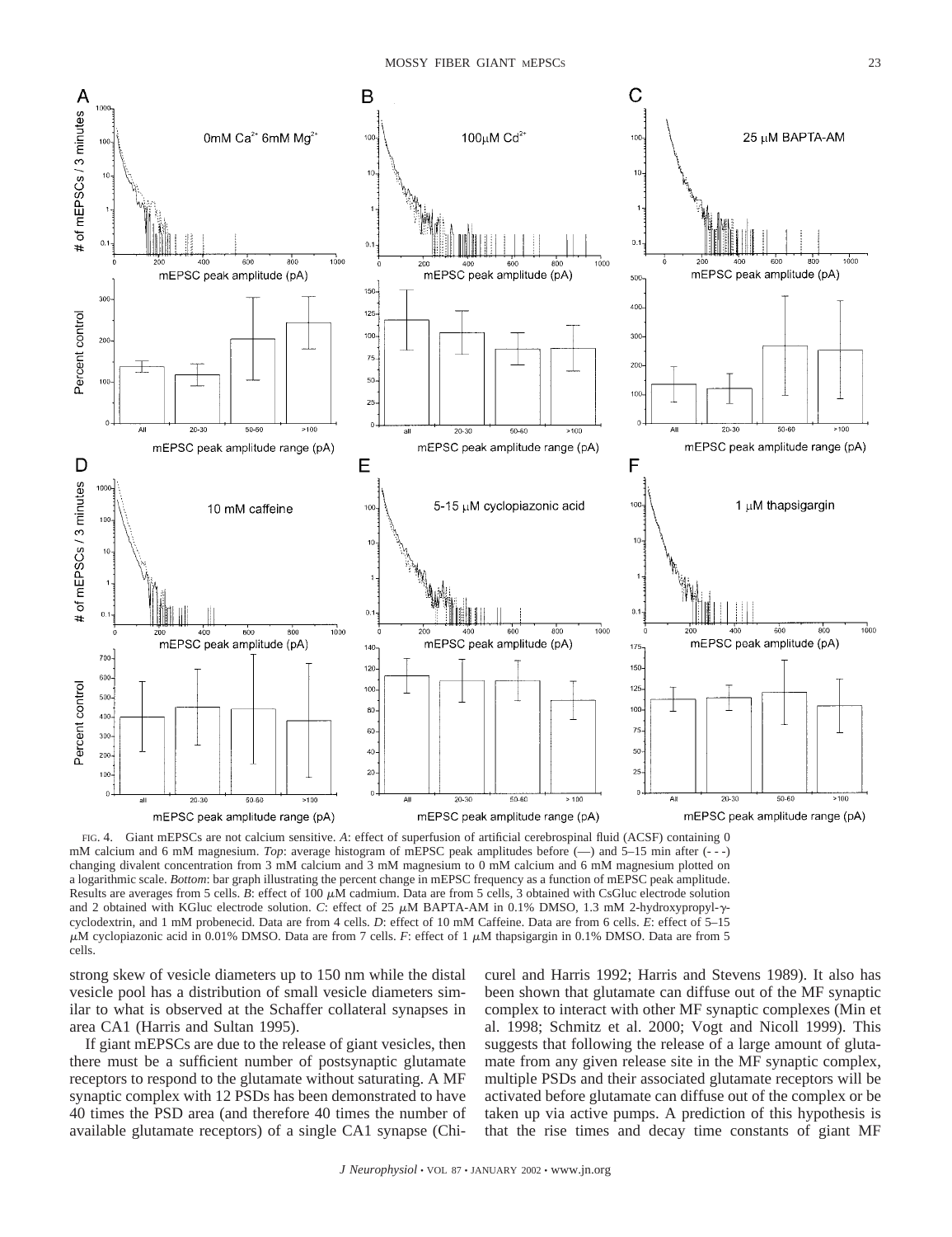

FIG. 5. Blockade of AMPA-Rs lacking the GluR-B subunit with spermine does not inhibit giant mEPSCs. *A*: average histogram of mEPSC peak ampli-

tudes from 3-min recording epochs before (—) and after (- - -) 15–35 min of 1 mM spermine plotted on a logarithmic scale. *Inset, top*: 10 s from a control period of recording; *bottom*: recorded in the presence of spermine. *B*: bar graph illustrating the mean percent change in mEPSC frequency as a function of mEPSC peak amplitude. The percent changes for each recording are given by the points on the bar graph. Data are from 5 cells.

mEPSCs should generally be longer than for smaller mEPSCs. Examination of mEPSC peak amplitude versus 20–80% rise time or decay tau (Fig. 8, *A* and *C*) demonstrates that there is no clear overall relationship between mEPSC amplitude and 20–80% rise time or decay tau. However, as mEPSC peak amplitude increases, the minimum observed 20–80% rise time and decay tau for a given mEPSC amplitude range becomes progressively longer (Fig. 8, *B* and *D*; 5 of 5 cells examined). This is opposite to the expected relationship if only electrotonic filtering is responsible for variation in rise and decay time. Whereas this observation does not provide direct evidence regarding glutamate spillover inside the MF synaptic complex, it is consistent with that hypothesis and is indicative of a large amount of glutamate being released that takes longer to diffuse away from the release site.

## DISCUSSION

We have found that the giant mEPSCs that arise from the MF synapses onto CA3 pyramidal cells are not due to synchronous multivesicular release within MF boutons nor activation of higher conductance postsynaptic AMPA channels lacking the GluR-B subunit. Our data also suggest that all vesicles are spontaneously released via a calcium-independent release mechanism. As an alternative to synchronous multivesicular release, we have found that giant clear vesicles exist in the MF boutons in sufficient numbers to account for the occurrence of giant mEPSCs. Therefore we hypothesize that giant mEPSCs arise from the release of glutamate from single large clear vesicles.

## *Evidence against a multivesicular mechanism for giant mEPSCs*

The anatomical presence of multiple release sites between a single MF bouton and a CA3 pyramidal cell and the data obtained with  $\alpha$ -LTX and PDX would suggest that multivesicular release synchronized by calcium is responsible for the occurrence of giant mEPSCs. However, our series of experiments designed to test that an increase in intrabouton calcium synchronizes multivesicular release generally failed to support this mechanism. Since calcium is the only known fast-acting trigger and is believed to be the last step prior to vesicle release, we need to reconsider the interpretation of the data obtained with  $\alpha$ -LTX and PDX by taking into account two possible confounding variables that originate from the recording method and preparation. The first confounding variable is that these two toxins are very large molecules,  $\alpha$ -LTX is 130 kDa, and PDX is 3 kDa. As a result of the large molecular size and the complex morphology of the MF bouton, it is possible that the toxins were



FIG. 6. Large clear vesicles are present in MF boutons. *A*: electronmicrograph showing a section through a mossy fiber bouton. The mossy fiber bouton (MFB) is filled with numerous small clear vesicles and a few larger clear vesicles that tend to cluster around active zones  $(\triangle)$  associated with processes from the thorny excrescence of a CA3 pyramidal cell (T). *B*: a electronmicrograph showing a section through a nonmossy fiber bouton from the same EM series.  $C$ : higher-resolution section of a mossy fiber active zone.  $\blacktriangle$ , example small clear vesicles and arrows indicate examples of large clear vesicles. *D*: higher-resolution section of a nonmossy fiber synaptic active zone with a spine (S). ▲, example small clear vesicles. Notice that the small clear vesicles are much more homogeneous in their diameter than in *C.* Scale bar is 500 nm in *A* and *B* and 100 nm in *C* and *D.*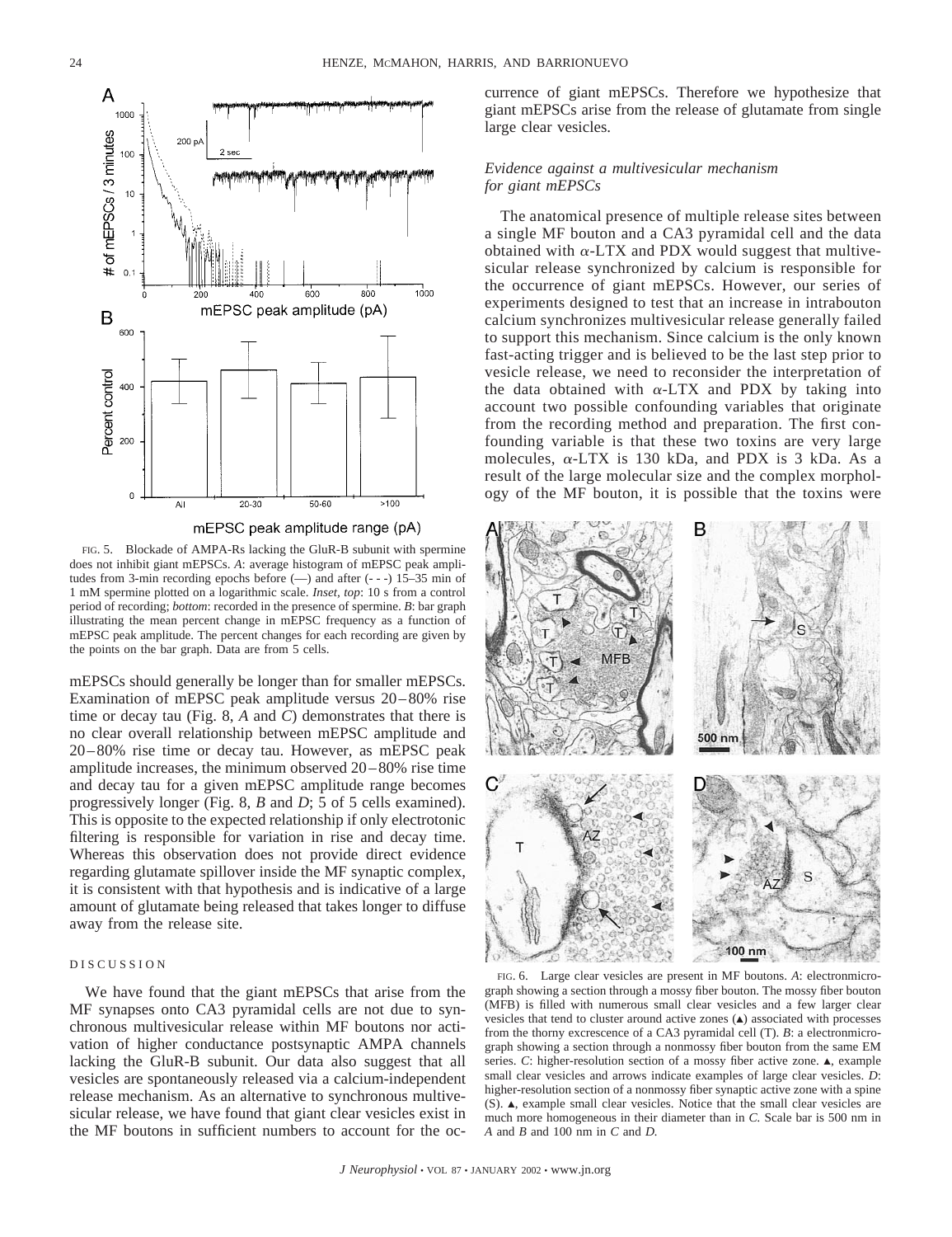

FIG. 7. Large clear vesicles are present in significant numbers and are found close to the active zone. *A*: average distribution of distal (to the active zone) vesicle diameters. *B*: average distribution of proximal-nondocked vesicle diameters. *C*: average distribution of docked vesicle diameters. *A–C* are means  $\pm$  SE and plotted on a logarithmic scale. *D*: average distribution of all vesicle diameters over entire bouton  $(\pm SD)$ . *A* and *D* are from 8 active zones from 4 separate boutons. *B* and *C* are from 11 different active zones from the 4 separate boutons. *E*: normalized average histograms of docked (■) vs. nondocked (□) vesicles. Note that the docked pool has a relatively higher ratio of large- to small-diameter vesicles compared with the nondocked.

unable to reach the synaptic release sites where they are believed to be exert their actions. Specifically, the blind whole cell methods used in these studies resulted in record-

ings from the somas of CA3 pyramidal cells deep in the slice  $(100-200 \mu m)$  below the slice surface). Due to its proximity to the soma, the MF synaptic region on the proximal apical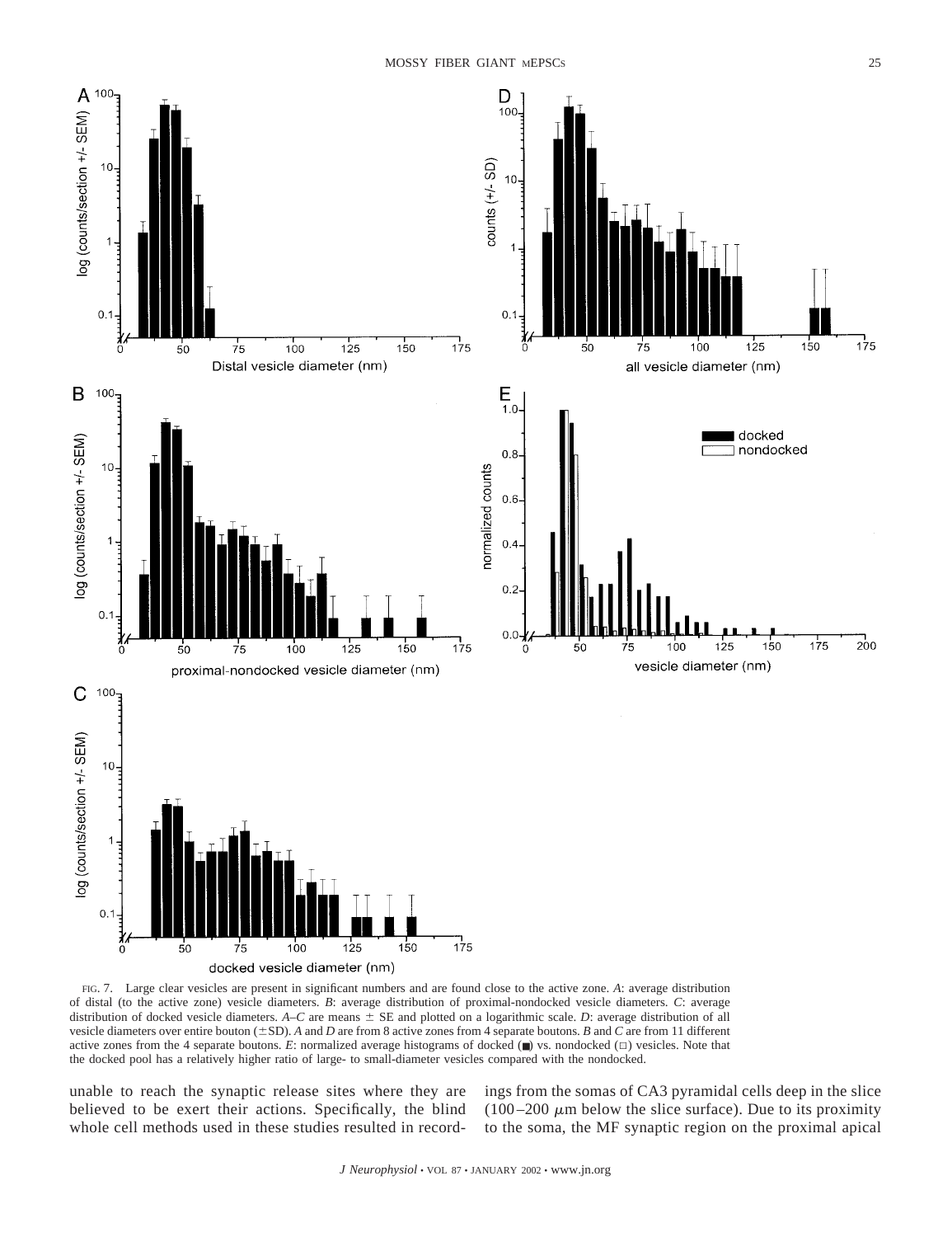

FIG. 8. Giant mEPSCs do not have fast rising and decay kinetics. *A*: mEPSC 20–80% rise time (RT) vs. amplitude for all mEPSCs from a single representative recording from a CA3 pyramidal cell. The gray line indicates the fastest 20–80% rise time recorded over 10-pA amplitude bins. *B*: the fastest 20–80% rise time recorded over 10-pA amplitude bins for all 5 cells examined. The gray line in *A* is replotted as black squares. *C*: mEPSC decay time constants vs. amplitude from the same representative CA3 pyramidal cell. The decay phase of each mEPSC that did not have another overlapping mEPSC was fit with a single exponential. The gray line indicates the fastest decay time constant recorded over 10-pA amplitude bins. *D*: the fastest decay time constant recorded over 10-pA amplitude bins for all 5 cells examined. The gray line in *C* is replotted as the black squares.

dendrites also would be deep in the slice, which would prevent the toxins from reaching the MF boutons. The fact that the smaller toxin, PDX, was able to increase slightly the frequency of giant mEPSCs suggests that a size dependent penetration of the toxins may have occurred. The second confounding variable is that both of the toxins have been reported to be able to partition into the membrane and form pores. As a result, it is likely that the surface tissue of the slice acted as a buffer further reducing the concentration of toxin that was reached in the middle of the slice where the MF terminals on the recorded cell were located. In contrast, the non-MF synapses are located on the dendritic branches that are located throughout the depth of the slice with the most superficial branches and synapses being exposed to the highest concentration of toxin.

The experiment using hypertonic sucrose is not subject to the same problems of tissue penetration and conclusively demonstrate that mEPSCs of all amplitudes are increased in fre-

quency. It is believed that hypertonic sucrose induces vesicular release by lowering the energy barrier for spontaneous release (Rosenmund and Stevens 1996). The proposed lower energy barrier mechanism suggests that it is not likely that the hypertonic sucrose would induce synchronized multivesicular release across multiple release sites/active zones. Therefore results from these experiments provide strong evidence against a multivesicular-multiple release mechanism leading to giant mEPSCs. Similarly, the unexpected facilitatory effects of spermine and caffeine on mEPSC frequency were uniform across mEPSC amplitude. Together these data suggest that all mEPSCs at all peak amplitudes share at least one common point of modulation.

Our results differ those from a recent study at the inhibitory synapse between cerebellar interneurons and Purkinje cells (Llano et al. 2000). That study concludes that the largest mIPSCs recorded in the Purkinje cells result from the synchronous release of multiple vesicles triggered by spontaneous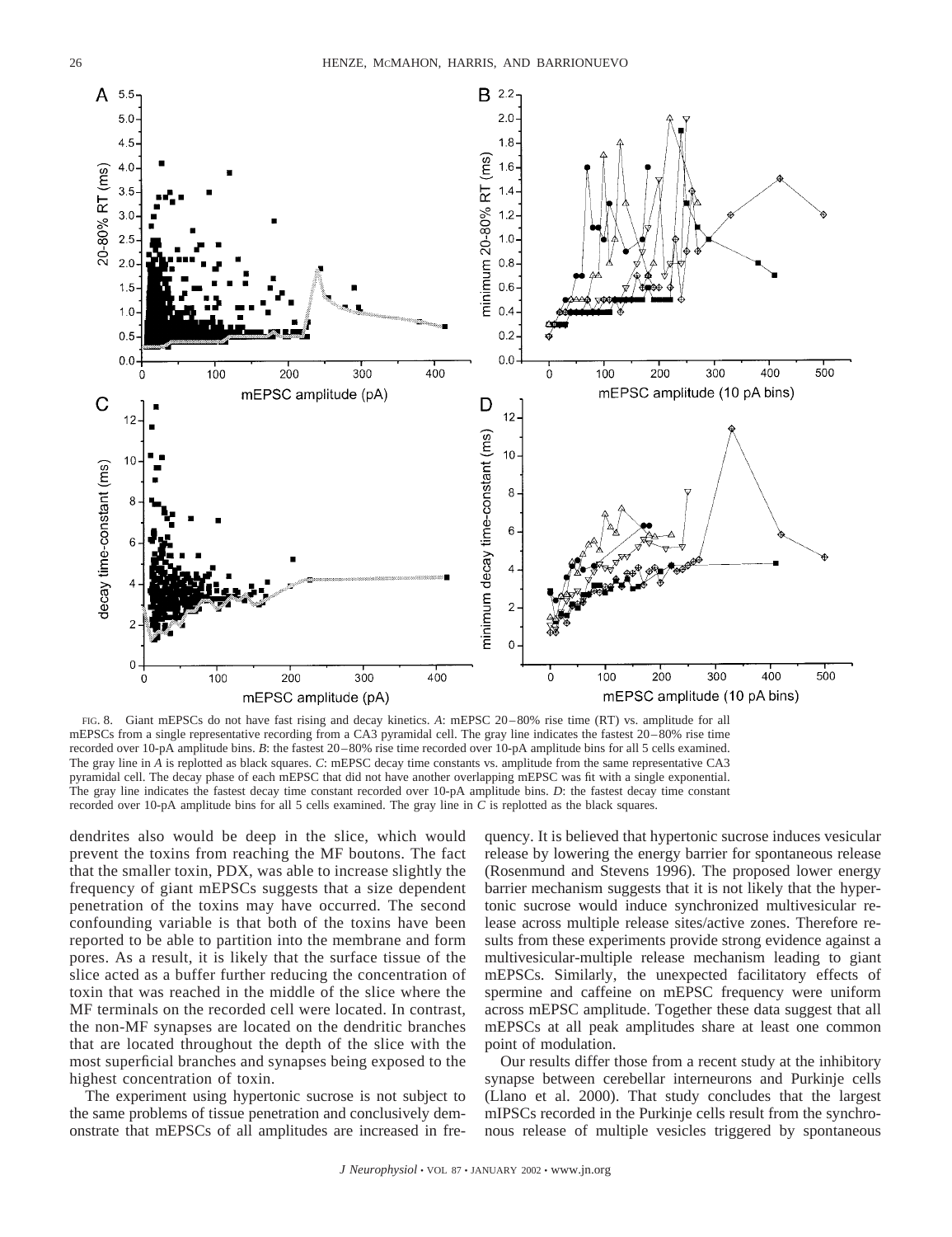release of calcium from intracellular stores. In contrast, our experiments at the MF synapse manipulating intraterminal calcium suggest that the giant mEPSCs at the hippocampal mossy fiber excitatory synapse are not produced by a calciumdependent synchronization mechanism. Whether this lack of similarity in the release mechanism of very large spontaneous events is due to general differences between excitatory and inhibitory synapses or to specific differences between the two types of synapses remains to be investigated.

#### *Evidence for single large vesicles underlying giant mEPSCs*

If the giant mEPSCs are due to giant vesicles releasing large amounts of glutamate, then there must also be a sufficient number of postsynaptic receptors to detect the increased levels of glutamate without receptor saturation. If we assume that AMPA-Rs from the MF synaptic region have a single-channel conductance of 8.5–10 pS for (Jahr and Stevens 1987; Jonas et al. 1993; Spruston et al. 1995), then 2,100–2,500 AMPA-Rs must have opened for the largest giant mEPSC (21 nS) and 400–470 AMPA-Rs must have opened for the mean largest giant mEPSC (4 nS). This is compared with the 20–150 channels mediating the accepted quantal mEPSC size at a variety of other cortical synapses (Bekkers and Stevens 1989; Hestrin 1992; Jack et al. 1994; Kullman 1993). The number of AMPA-Rs exposed to glutamate during a giant mEPSC is certain to be higher because the maximal AMPA-R probability of opening is 0.71 (Hestrin 1992; Jonas et al. 1993).

Recent experiments have suggested that AMPA-Rs at non-MF synapses in culture are not saturated by the release of normal small clear vesicles containing glutamate (Liu et al. 1999; McAllister and Stevens 2000). There are three reasons why the released glutamate at the MF synapses is even less likely to produce saturation. The first reason why AMPA-Rs do not saturate is that there may be a higher density of AMPA-Rs in the PSDs associated with the MFs. This is possible because the MF synapse is believed to lack or at least have a reduced number of NMDA receptors (Harris and Cotman 1986; Monaghan and Cotman 1985; but see Weisskopf and Nicoll 1995). It is possible that the extra space in a MF PSD resulting from a reduced number of NMDA receptors is filled up by AMPA-Rs. However, this possibility also cannot account for a 100 fold range in mEPSC amplitudes. The second reason is that the average area of the PSD at the MF synapse is three times as large as that in CA1 (0.22 vs. 0.069  $\mu$ m<sup>2</sup>, respectively) (Chicurel and Harris 1992; Harris and Stevens 1989). If PSD area is correlated with the number of glutamate receptors, then there should be, on average, three times as many glutamate receptors at MF PSDs. However, as previously noted, the maximal PSD size is the same for both CA1 and the MFs; this suggests that differences in PSD area cannot solely account for the occurrence of giant mEPSCs ( $\leq 0.54 \mu m^2$ ) (Chicurel and Harris 1992; Harris and Stevens 1989). Finally, as mentioned previously, the MF synaptic complex has multiple PSDs, each with its own complement of glutamate receptors. Our data concerning the relatively slower decay time constants of the giant mEPSCs would support the idea that glutamate spillover occurs between the individual synaptic clefts within the MF synaptic complex. The spillover hypothesis may also account for the apparent temperature-independent inflections of giant mEPSC rising phases. The diffusion of glutamate inside the

MF synaptic complex may lead to the appearance of rising phase inflections that might otherwise be considered a sign of asynchronous multivesicular release. Specifically, rising phase inflections could occur as the leading edge of the wave of glutamate inside the MF synaptic complex travels from regions of low to high AMPA-R density.

We believe that the most parsimonious interpretation of our data is that giant mEPSCs are due to the release of single large clear vesicles from the MF bouton. However, we recognize that several critical aspects of this hypothesis remain to be investigated. For example, do the large vesicles observed in the EM micrographs contain glutamate? Do the large vesicles express the necessary release apparatus proteins in their membrane? The ultimate test will be to find a way to manipulate selectively the number of large clear vesicles and then observe the expected changes in the occurrence of giant mEPSCs.

#### *Functional implications of giant mEPSCs*

Giant mEPSCs may play an important role in modulating background levels of neuronal activity in the intact brain. A recent study has demonstrated that minis can be recorded from cortical cells in vivo when all synaptic transmission is blocked by infusion of TTX (Pare et al. 1997), indicating that minis are not an artifact of in vitro preparations. It has been demonstrated that the levels of synaptic activity can influence the input/ output functions of neurons in a network as predicted by stochastic resonance theory (Burnod and Korn 1989). A physiological role for mEPSPs in CNS function is further supported by findings that several neuromodulators such as dopamine (Momiyama et al. 1996), enkephalin (Cohen et al. 1992), adenosine, and GABA (Scanziani et al. 1992) can modulate mEPSP frequency in a variety of in vitro preparations. These changes in excitatory "tone" would be independent of the firing activity of the synaptic inputs. The stochastic resonance theory mentioned above generally assumes that the mini activity does not directly lead to depolarization of neurons past action potential threshold. However, the membrane potential of CA3 pyramidal cells in vivo has been reported to rest at about  $-60$ mV (Li et al. 1994). Given that giant mEPSPs can be  $\leq 10$  mV in amplitude, it would expected that individual giant mEPSPs would depolarize the postsynaptic cell enough to reach threshold for an action potential. This allows for the intriguing possibility of MF driven activation of CA3 pyramidal cells in the absence of granule cell spiking.

We thank N. Urban for providing the current-clamp traces in Fig. 1 and M. Feinberg for preparing new serial EM sections.

This work was supported by National Institutes of Health Grants MH-10474 (to D. A. Henze), NS-24288 (to G. Barrionuevo), and NS-21184 and MH/DA-57351 (to K. M. Harris).

#### REFERENCES

- AGHAJANIAN GK AND RASMUSSEN K. Intracellular studies in the facial nucleus illustrating a simple new method for obtaining viable motoneurons in adult rat brain slices. *Synapse* 3: 331–338, 1989.
- AMARAL DG AND DENT JA. Development of the mossy fibers of the dentate gyrus. I. A light and electron microscopic study of the mossy fibers and their expansions. *J Comp Neurol* 195: 51–86, 1981.
- ANKRI N, LEGENDRE P, FABER DS, AND KORN H. Automatic detection of spontaneous synaptic responses in central neurons. *J Neurosci Methods* 52: 87–100, 1994.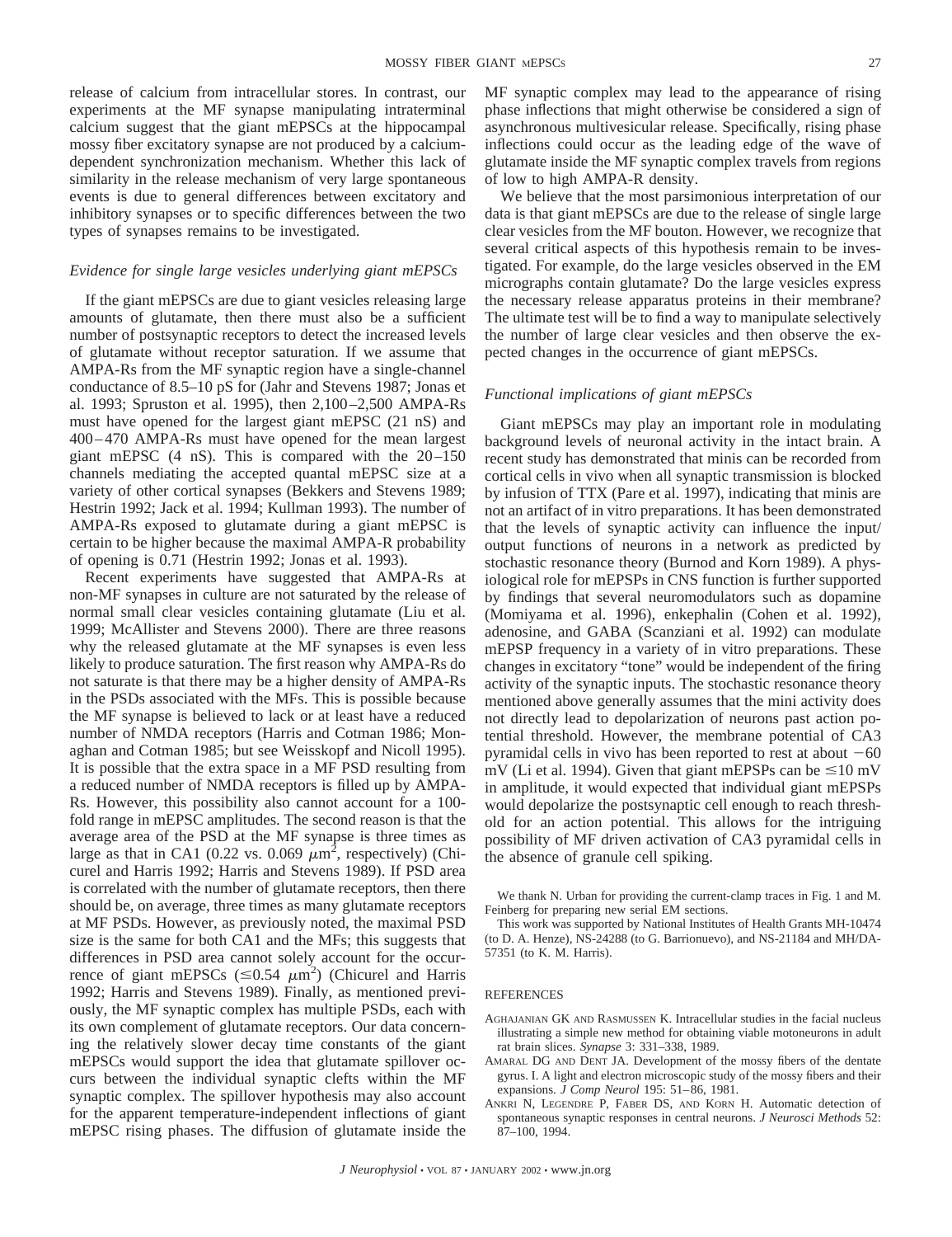- BEKKERS JM, RICHERSON GB, AND STEVENS CF. Origin of variability in quantal size in cultured hippocampal neurons and hippocampal slices. *Proc Natl Acad Sci USA* 87: 5359–5362, 1990.
- BEKKERS JM AND STEVENS CF. NMDA and non-NMDA receptors are colocalized at individual excitatory synapses in cultured rat hippocampus. *Nature* 341: 230–233, 1989.
- BEKKERS JM AND STEVENS CF. Cable properties of cultured hippocampal neurons determined from sucrose-evoked miniature EPSCs. *J Neurophysiol* 75: 1250–1255, 1996.
- BENITA M AND CONDE H. Effects of local cooling upon conduction and synaptic transmission. *Brain Res* 36: 133–151, 1972.
- BLANTON MG, LOTURCO JJ, AND KRIEGSTEIN AR. Whole cell recording from neurons in slices of reptilian and mammalian cerebral cortex. *J Neurosci Methods* 30: 203–210, 1989.
- BLUMCKE I, WOLF HK, HOF PR, MORRISON JH, AND WIESTLER OD. Regional distribution of the AMPA glutamate receptor subunits GluR2(4) in human hippocampus. *Brain Res* 682: 239–244, 1995.
- BOLSHAKOV VY AND SIEGELBAUM SA. Regulation of hippocampus transmitter release during development and long-term potentiation. *Science* 269: 1730– 1734, 1995.
- BORST JG AND SAKMANN B. Calcium influx and transmitter release in a fast CNS synapse. *Nature* 383: 431–434, 1996.
- BROWN TH, WONG RKS, AND PRINCE DA. Spontaneous miniature synaptic potentials in hippocampal neurons. *Brain Res* 177: 194–199, 1979.
- BROWN TH AND JOHNSTON D. Voltage-clamp analysis of mossy fiber synaptic input to hippocampal neurons. *J Neurophysiol* 50: 487–507, 1983.
- BURNOD Y AND KORN H. Consequences of stochastic release of neurotransmitters for network computation in the central nervous system. *Proc Natl Acad Sci USA* 86: 352–356, 1989.
- CAPOGNA M, GAHWILER BH, AND THOMPSON SM. Calcium-independent actions of alpha-latrotoxin on spontaneous and evoked synaptic transmission in the hippocampus. *J Neurophysiol* 76: 3149–3158, 1996.
- CHICUREL ME AND HARRIS KM. Three-dimensional analysis of the structure and composition of CA3 branched dendritic spines and their synaptic relationships with mossy fiber boutons in the rat hippocampus. *J Comp Neurol* 325: 169–182, 1992.
- COHEN GA, DOZE VA, AND MADISON DV. Opioid inhibition of GABA release from presynaptic terminals of rat hippocampal interneurons. *Neuron* 9: 325–335, 1992.
- EMPTAGE NJ, REID CA, AND FINE A. Calcium stores in hippocampal synaptic boutons mediate short-term plasticity, store-operated  $Ca^{2+}$  entry, and spontaneous transmitter release. *Neuron* 29: 197–208, 2001.
- GRAY R, RAJAN AS, RADCLIFFE KA, YAKEHIRO M, AND DANI JA. Hippocampal synaptic transmission enhanced by low concentrations of nicotine. *Nature* 383: 713–716, 1996.
- HAGIWARA S, HAYASHI H, AND TAKAHASHI K. Calcium and potassium currents of the membrane of a barnacle muscle fibre in relation to the calcium spike. *J Physiol (Lond)* 205: 115–129, 1969.
- HAMLYN LH. The fine structure of the mossy fibre endings in the hippocampus of the rabbit. *J Anat* 96: 112–126, 1962.
- HARRIS EW AND COTMAN CW. Long-term potentiation of guinea pig mossy fiber responses is not blocked by N-methyl D-aspartate antagonists. *Neurosci Lett* 70: 132–137, 1986.
- HARRIS KM AND STEVENS JK. Dendritic spines of CA1 pyramidal cells in the rat hippocampus: serial electron microscopy with reference to their biophysical characteristics. *J Neurosci* 9: 2982–2997, 1989.
- HARRIS KM AND SULTAN P. Variation in the number, location and size of synaptic vesicles provides an anatomical basis for the nonuniform probability of release at hippocampal Ca1 synapses. *Neuropharmacology* 34: 1387–1395, 1995.
- HENZE DA, CAMERON WE, AND BARRIONUEVO G. Dendritic morphology and its effects on the amplitude and rise-time of synaptic signals in hippocampal CA3 pyramidal cells. *J Comp Neurol* 369: 331–344, 1996.
- HENZE DA, CARD JP, BARRIONUEVO G, AND BEN-ARI Y. Large amplitude miniature excitatory postsynaptic currents in hippocampal CA3 pyramidal neurons are of mossy fiber origin. *J Neurophysiol* 77: 1075–1086, 1997.
- HENZE DA, URBAN NN, AND BARRIONUEVO G. The multifarious hippocampal mossy fiber pathway: a review. *Neuroscience* 98: 407–427, 2000.
- HESTRIN S. Activation and desensitization of glutamate-activated channels mediating fast excitatory synaptic currents in the visual cortex. *Neuron* 9: 991–999, 1992.
- HESTRIN S, SAH P, AND NICOLL RA. Mechanisms generating the time course of dual component excitatory synaptic currents recorded in hippocampal slices. *Neuron* 5: 247–253, 1990.
- JACK JJB, LARKMAN AU, MAJOR G, AND STRATFORD KJ. Quantal analysis of the synaptic excitation of CA1 hippocampal pyramidal cells. In: *Molecular and Cellular Mechanisms of Neurotransmitter Release,* edited by Stjarne L, Greengard P, Grillner S, Hokfelt T, and Ottoson D. New York: Raven, 1994, p. 275–299.
- JAHR CE AND STEVENS CF. Glutamate activates multiple single channel conductances in hippocampal neurons. *Nature* 325: 522–525, 1987.
- JONAS P, MAJOR G, AND SAKMANN B. Quantal components of unitary EPSCs at the mossy fibre synapse on CA3 pyramidal cells of rat hippocampus. *J Physiol (Lond)* 472: 615–663, 1993.
- KATZ B AND MILEDI R. The effect of temperature on the synaptic delay at the neuromuscular junction. *J Physiol (Lond)* 181: 656–670, 1965.
- KORN H, BAUSELA F, CHARPIER S, AND FABER DS. Synaptic noise and multiquantal release at dendritic synapses. *J Neurophysiol* 70: 1249–1254, 1993.
- KORN H, SUR C, CHARPIER S, LEGENDRE P, AND FABER DS. The one-vesicle hypothesis and multivesicular release. *Adv Second Messenger Phosphoprotein Res* 29: 301–322, 1994.
- KULLMANN DM. Quantal variability of excitatory transmission in the hippocampus: implications for the opening probability of fast glutamate-gated channels. *Proc R Soc Lond B Biol* 253: 107–116, 1993.
- LANGDON RB, JOHNSON JW, AND BARRIONUEVO G. Posttetanic potentiation and presynaptically induced long-term potentiation at the mossy fiber synapse in rat hippocampus. *J Neurobiol* 26: 370–385, 1995.
- LAZAROVICI P AND LELKES PI. Pardaxin induces exocytosis in bovine adrenal medullary chromaffin cells independent of calcium. *J Pharmacol Exp Therap* 263: 1317–1326, 1992.
- LI X-G, SOMOGYI P, YLINEN A, AND BUZSÁKI G. The hippocampal CA3 network: an in vivo intracellular labeling study. *J Comp Neurol* 339: 181–208, 1994.
- LIU G, CHOI S, AND TSIEN RW. Variability of neurotransmitter concentration and nonsaturation of postsynaptic AMPA receptors at synapses in hippocampal cultures and slices. *Neuron* 22: 395–409, 1999.
- LLANO I, GONZALEZ J, CAPUTO C, LAI FA, BLAYNEY LM, TAN YP, AND MARTY A. Presynaptic calcium stores underlie large-amplitude miniature IPSCs and spontaneous calcium transients. *Nat Neurosci* 3: 1256–1265, 2000.
- MAJOR G, LARKMAN AU, JONAS P, SAKMANN B, AND JACK JJB. Detailed passive cable models of whole-cell recorded CA3 pyramidal neurons in rat hippocampal slices. *J Neurosci* 14: 4613–4638, 1994.
- MALGAROLI A AND TSIEN RW. Glutamate-induced long-term potentiation of the frequency of miniature synaptic currents in cultured hippocampal neurons. *Nature* 357: 134–139, 1992.
- MANABE T, RENNER P, AND NICOLL RA. Postsynaptic contribution to long-term potentiation revealed by the analysis of miniature synaptic currents. *Nature* 355: 50–55, 1992.
- MCALLISTER AK AND STEVENS CF. Nonsaturation of AMPA and NMDA receptors at hippocampal synapses. *Proc Natl Acad Sci USA* 97: 6173–6178, 2000.
- MIN MY, RUSAKOV DA, AND KULLMANN DM. Activation of AMPA, kainate, and metabotropic receptors at hippocampal mossy fiber synapses: role of glutamate diffusion. *Neuron* 21: 561–570, 1998.
- MOMIYAMA T, SIM JA, AND BROWN DA. Dopamine D-1-like receptor-mediated presynaptic inhibition of excitatory transmission onto rat magnocellular basal forebrain neurones. *J Physiol (Lond)* 495: 97–106, 1996.
- MONAGHAN DT AND COTMAN CW. Distribution of N-methyl-D-aspartatesensitive L-[3H]glutamate-binding sites in rat brain. *J Neurosci* 5: 2909– 2919, 1985.
- O'REILLY RC AND MCCLELLAND JL. Hippocampal conjunctive encoding, storage, and recall: avoiding a trade-off. *Hippocampus* 4: 661–682, 1994.
- PARE D, LEBEL E, AND LANG EJ. Differential impact of miniature synaptic potentials on the soma and dendrites of pyramidal neurons in vivo. *J Neurophysiol* 78: 1735–1739, 1997.
- PERIYASAMY S, KOTHAPALLI MR, AND HOSS W. Regulation of the phosphoinositide cascade by polyamines in brain. *J Neurochem* 63: 1319–1327, 1994.
- PETRALIA RS AND WENTHOLD RJ. Light and electron immunocytochemical localization of AMPA-selective glutamate receptors in the rat brain. *J Comp Neurol* 318: 329–354, 1992.
- PETRENKO AG.  $\alpha$ -Latrotoxin receptor: implications in nerve terminal function. *FEBS Lett* 325: 81–85, 1993.
- RAASTAD M, STORM JF, AND ANDERSEN P. Putative single quantum and single fibre excitatory postsynaptic currents show similar amplitude range and variability in rat hippocampal slices. *Eur J Neurosci* 4: 113–117, 1992.